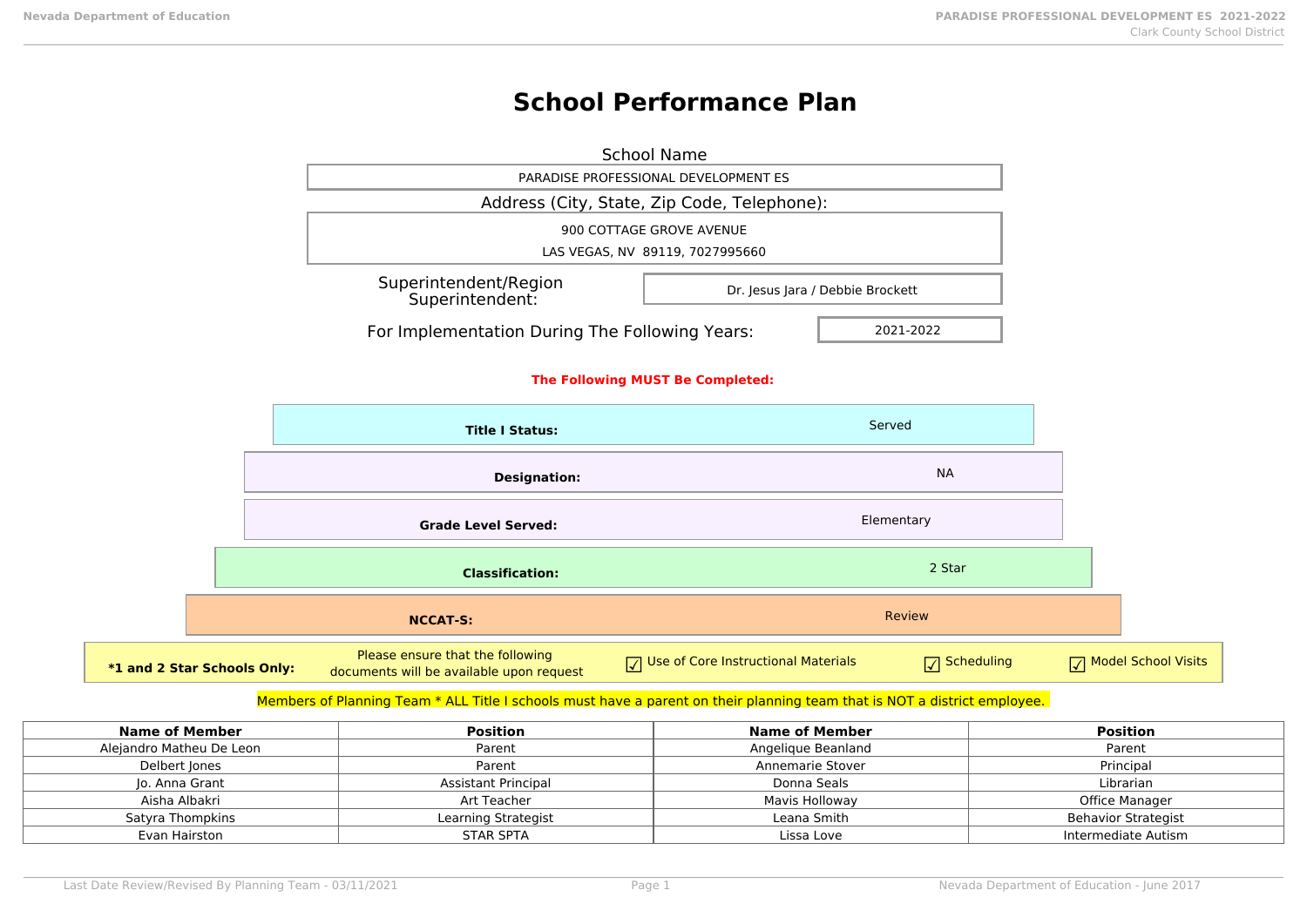# **COMPONENT I: COMPREHENSIVE NEEDS ASSESSMENT (CNA)**

# **DATA REVIEWED & ANALYZED:**

Based on your schools NSPF results, identify what additional data have been reviewed and analyzed in development of the SPP.

| <b>School Data For General Education</b><br><b>Including FRL</b> | English Language Learner (ELL) Data        | Special Education Data                     |
|------------------------------------------------------------------|--------------------------------------------|--------------------------------------------|
| Nevada School Performance Framework (NSPF)                       | Nevada School Performance Framework (NSPF) | Nevada School Performance Framework (NSPF) |
| <b>Statewide Assessments</b>                                     | Achievement Gap Data                       | Achievement Gap Data                       |
| Interim Assessments                                              | AMAOs/ELPA Analysis                        | Individualized Education Programs (IEP)    |
| NA                                                               | <b>NA</b>                                  | <b>NA</b>                                  |
| <b>NA</b>                                                        | NA                                         | <b>NA</b>                                  |
| Other:                                                           | Other:                                     | Other:                                     |
| Other:                                                           | Other:                                     | Other:                                     |

**Summary Statement:** Please provide a brief description for how the analyzed data will impact your Inquiry and Action Planning process. **OVERVIEW** 

## Demographic summary data indicates Paradise PDS maintains a diverse enrollment of approximately 464 students with 100% of the students qualifying for Free Reduced Lunch (FRL) and 49.9% transient. Paradise PDS is 51.94% Hispanic, 30.39% African-American, 7.11% Caucasian, 4.74% Asian, and 4.96% Multi-Racial. 13.79% of Paradise PDS students have an IEP. In addition, 27.5% of students are Limited English Proficient (LEP).

## ANALYSIS OF DATA

Due to school closures from COVID, the 2019-2020 NSPF rating for Paradise PDS remained the same from the 2018-2019 school year. The 2018-2019 NSPF and 2017-2018 NSPF reflected that Paradise PDS is a Two-Star School. The 2016-2017 NSPF showed that Paradise PDS had increased in student achievement resulting in the school becoming a Three-Star School. The 2013-2014 NSPF previously indicated that Paradise is a 2-Star School that has room for substantial improvement in the area of student achievement with specific subgroup populations, including IEP and LEP. Paradise PDS increased to a Three-Star school during the 2016-2017 school year, but it had dropped in its overall score during the 2017- 2018 year due to 74% of the staff (including administration) being new to Paradise PDS and CCSD.

The 2018-2019 SBAC data showed that 34.17 of students were proficient in reading with 23.5% of students being proficient in math. 5.88% of IEP students were proficient in reading, and 2.86% of IEP students were proficient in math. 18.75% of LEP students were proficient in reading with 13.75% of LEP students being proficient in math. According to 2017-2018 SBAC data, the overall perfect of students proficient in reading was 34.2% with proficiency among specific subgroups as follows: IEP 8.5% and 14.29% LEP. In math, 2017-2018 SBAC results indicate that 24.4% of students were proficient. 11.43% of IEP students were proficient in math, with 13.0% of LEP students being proficient in math as well. Spring 2017 SBAC data showed an increase in overall reading and overall math proficiency (38.9% and 25.9% respectively). Spring 2016 SBAC data reflected that 40.4% of students were proficient in reading while 23.1% of students were proficient in math.

## POSITIVE STATEMENTS

While Paradise PDS did not increase its overall proficiency in ELA and math according to the 2018-2019 school year, it did maintain its overall proficiency despite two vacancies in fourth grade. Third grade increased in reading proficiency to 35.48% (an increase of 12.1%). Third grade also increased in math proficiency from 28.95% to 33.87% (an increase of 4.92%). Third grade's reading proficiency of 35.48% is the highest proficiency it has demonstrated since the 2015-2016 school year. During previous school years, third grade demonstrated 31.34% proficiency in SY 15-16, 30.38% proficiency in SY 16-17, and 23.38% in SY 17-18. Fifth grade also increased its math proficiency by 5.01% (from 15.58% to 20.59%). Fifth Grade students increased in science proficiency from 2.56% to 13.24% (an increase of 10.68%).

Asian students have increased in both reading and math proficiency since the 2016-2017 school year. During the 2016-2017 school year, Asian students were 41.67% proficient in reading. They then increased in reading proficiency to 70.59% proficient and 90.91% proficient during the 2017-2018 and 2018-2019 school years. In addition, Asian students increased in math proficiency<br>Nevada Department of Education - J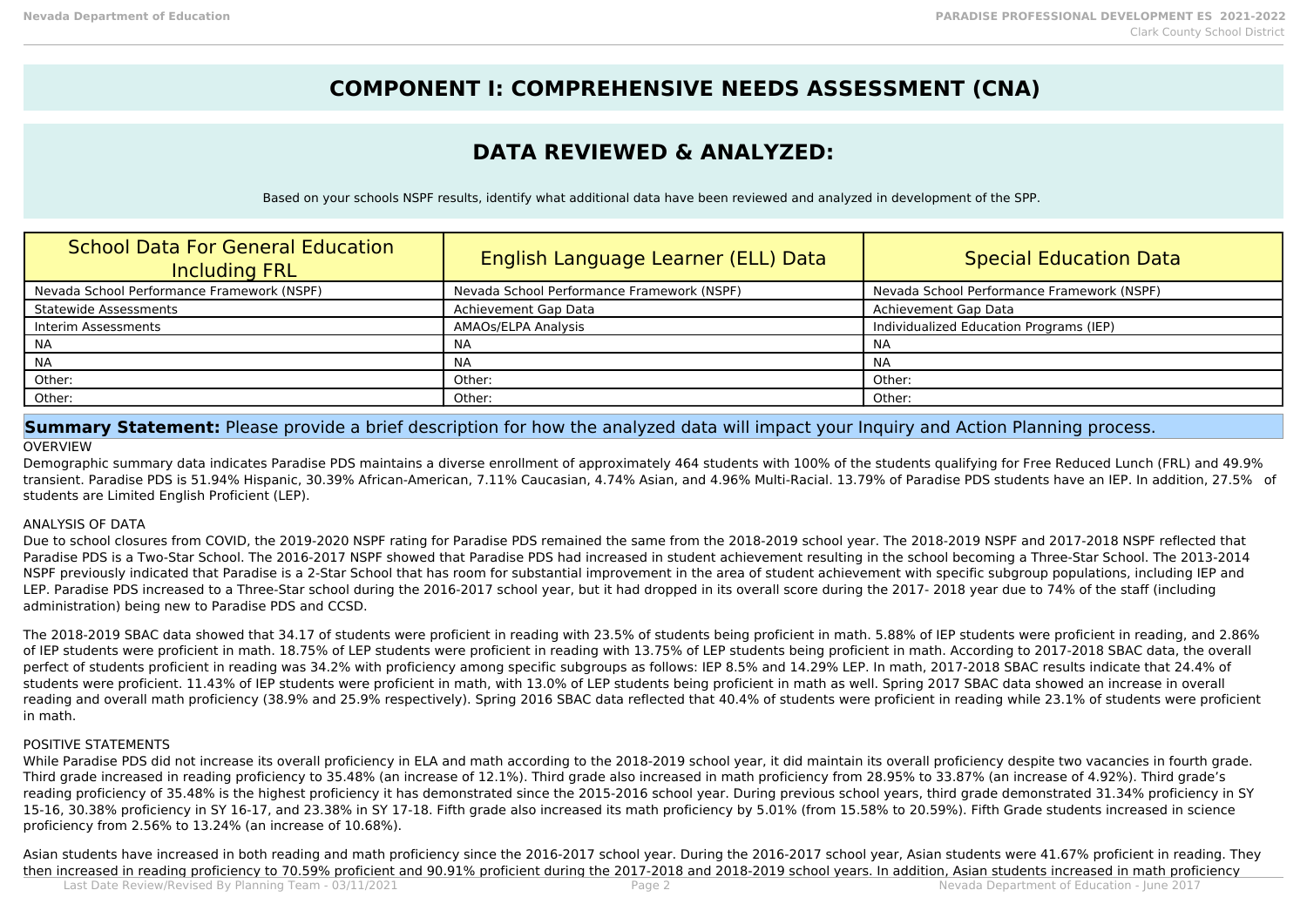since the 2016-2017 school year as well. Asian students were 33.3% proficient in math during the 2016-2017 school year with an increase to 35.29% proficient (SY 17-18) and then 63.64% (SY 18-19).

African-American students have also increased in reading and math proficiency since the 2016-2017 school year. During the 2016-2017 school year, 21.95% of African-American students were proficient. This proficiency rate decreased to 14.29% proficient during the 2017-2018 school year, but African American reading proficiency then increased to 25.0% proficiency in the 2018-2019 school year. During the 2016-2017 school year, 12.5% of African American students were proficient in math. Proficiency then dropped to 4.88% proficient, but then increased to 19.44% proficient during the 2018-2019 school year.

### AREAS FOR GROWTH

Reading Proficiency has declined since the 2016-2017 school year to the 2018-2019 school year: 38.86% to 32.23% to 34.17% (SY 16-17, SY 17-18, and SY 18-19 respectively). While third grade proficiency in reading has steadily increased, fourth grade reading proficiency has decreased since the 2016-2017 school year: 42.86% in SY 16-17, 36.76% in SY 17-18, and 27.54% in SY 18-19. Fifth Grade reading proficiency has also decreased slightly over the last three years from 43.84% proficient in the 2016-2017 school year to 39.71% proficient in the 2018-2019 school year. Students with IEPs have also decreased in proficiency from 10.71% proficient in reading during the 2016-2017 school year to 5.88% proficient (while this difference is less than five percent—it is the difference of one student being proficient).

Math proficiency at Paradise PDS has consistently stayed around one-fourth of third, fourth, and fifth grade students being proficient in math: 25.88% proficient in SY 16-17, 24.43% proficient in SY 17-18, and 23.50% proficient in SY 18-19. In addition, approximately 13% of ELL students have maintained math proficiency: 13.51% proficient in SY 16-17, 12.99% proficient in SY 17-18, and 13.75% proficient in SY 18-19. IEP students have also demonstrated low math proficiency. While IEP math proficiency increased from 7.14% proficient in SY 16-17 to 11.43% proficient in SY 17- 18, math proficiency then decreased to 2.86% in SY 18-19. Hispanic students have steadily decreased in reading and math proficiency since the 2016-2017 school year. During the 2016-2017 school year, 41.18% of Hispanic students were proficient in reading. During the 2018-2019 school year, 29.60% of Hispanic students were proficient. During the 2016-2017 school year, 25.0% of Hispanic students were proficient in math. During the 2018-2019 school year, 19.05% of Hispanic students were proficient in math.

While overall WIDA proficiency increased to 16.88% (an increase of 6.77%) between the 2017-2018 and 2018-2019 school year, WIDA proficiency decreased to 15.97% in the 2019-2020 school year. The Paradise PDS' WIDA AGP was 64.2% in the 2018-2019 school year. The Spring 2020 WIDA AGP for Paradise PDS was 47.8% (a decrease of 16.4%). The district AGP for the WIDA was 50.6% during the 2018-2019 school year. ELL students have also shown an increase in reading proficiency since the 2016-2017 school year moving from 18.92% proficient to 14.29% proficient (SY 17-18) to 18.75% proficient (SY 18-19).

#### WINTER 2021 NWEA MAP ASSESSMENT

The Winter NWEA Math MAP assessment indicates that 59% of kindergarten students are at/above the 40th percentile, 63% of first grade students are above the 40th percentile, 39% of second grade students are above the 40th percentile, and 34% of third grade students are above the 40th percentile. 20% of fourth grade students are above the 40th percentile while 30% of fifth grade students are above the 40th percentile.

The Fall NWEA Reading MAP assessment indicates that 68% of kindergarten students are above the 40th percentile, 50% of first grade students are above the 40th percentile, 40% of second grade students are above the 40th percentile, and 45% of third grade students are above the 40th percentile. 42% of fourth grade students are above the 40th percentile while 41% of fifth grade students are above the 40th percentile.

NOTE: Not all Paradise PDS students completed the NWEA MAP Math and Reading Winter Diagnostic due to distance learning.

#### FALL 2020 BASELINE ASSESSMENT DATA

#### Fall 2020 NWEA MAP Assessment

The Fall NWEA Math MAP assessment indicates that 44% of kindergarten students are at/above the 40th percentile, 45% of first grade students are above the 40th percentile, 16% of second grade students are above the 40th percentile, and 25% of third grade students are above the 40th percentile. 25% of fourth grade students are above the 40th percentile while 19.7% of fifth grade students are above the 40th percentile.

The Fall NWEA Reading MAP assessment indicates that 45% of kindergarten students are above the 40th percentile, 34% of first grade students are above the 40th percentile, 22% of second grade students are above the 40th percentile, and 45% of third grade students are above the 40th percentile. 38% of fourth grade students are above the 40th percentile while 38% of fifth grade students are above the 40th percentile.

#### i-Ready Fall 2020 Diagnostic Assessment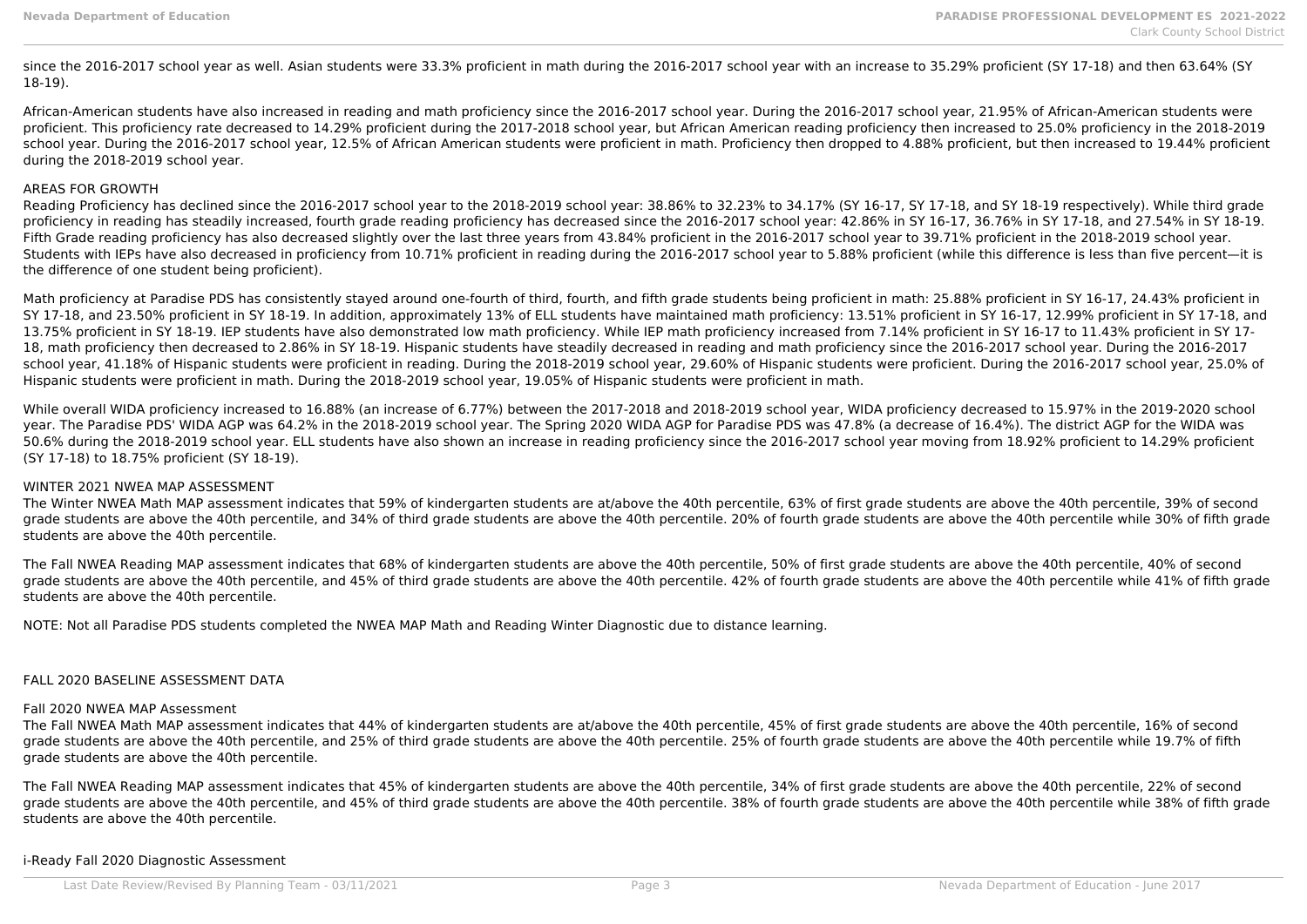### Students in grades K-5 were assessed in reading and mathematics using the i-Ready diagnostic assessment.

### READING:

Kindergarten—54% of students are on grade level First Grade—27% of students are on grade level Second Grade—18% of students are on grade level Third Grade—21% of students are on grade level Fourth Grade—13% of students are on grade level Fifth Grade—16% of students are on grade level

## MATH:

Kindergarten—31% of students are on grade level First Grade—31% of students are on grade level Second Grade—9% of students are on grade level Third Grade—9% of students are on grade level Fourth Grade—3% of students are on grade level Fifth Grade—6% of students are on grade level

NOTE: Not all Paradise PDS students completed the I-Ready Reading and Math Fall Diagnostic due to distance learning.

## AREAS OF OPPORTUNITY

Student proficiency in ELA and math remains a main area of concern at Paradise PDS. Goal 1 in our previous School Performance Plan (SPP) was to increase proficiency in ELA from 34.17% to 49.5%. This goal was not met as only 29% of students in Grades K-5 were above the 60th percentile in reading on the NWEA MAP Winter Assessment. Goal 2 of our previous School Performance Plan (SPP) was to increase proficiency in math from 23.5% to 40.8%. This goal was not met as only 24% of students in Grades K-5 were above the 60th percentile in math on the NWEA MAP Winter Assessment. Though we did not meet our SPP goals, an increase was still observed in both math and ELA. As a result, we will continue the use of MAP assessment results and common grade level formative assessments that drive instruction, refining our PLC structures, and job-embedded professional learning supports for staff. We plan to monitor the usage and implementation of MAP and SBAC interim assessments more closely in the 2021-2022 school year. Goals and action steps address the above areas of opportunity.

#### PRIORITIZED NEEDS

#### Needs Still Exist

Through the needs assessment conversation and analysis of data, Paradise PDS determined the needs previously identified during the full needs assessment conducted during the 2018-2019 school year as well as the ANet survey conducted during the 2019-2020 school year still exist. As we have not made the anticipated progress, action steps in the SPP have been updated to refine our efforts in addressing these needs.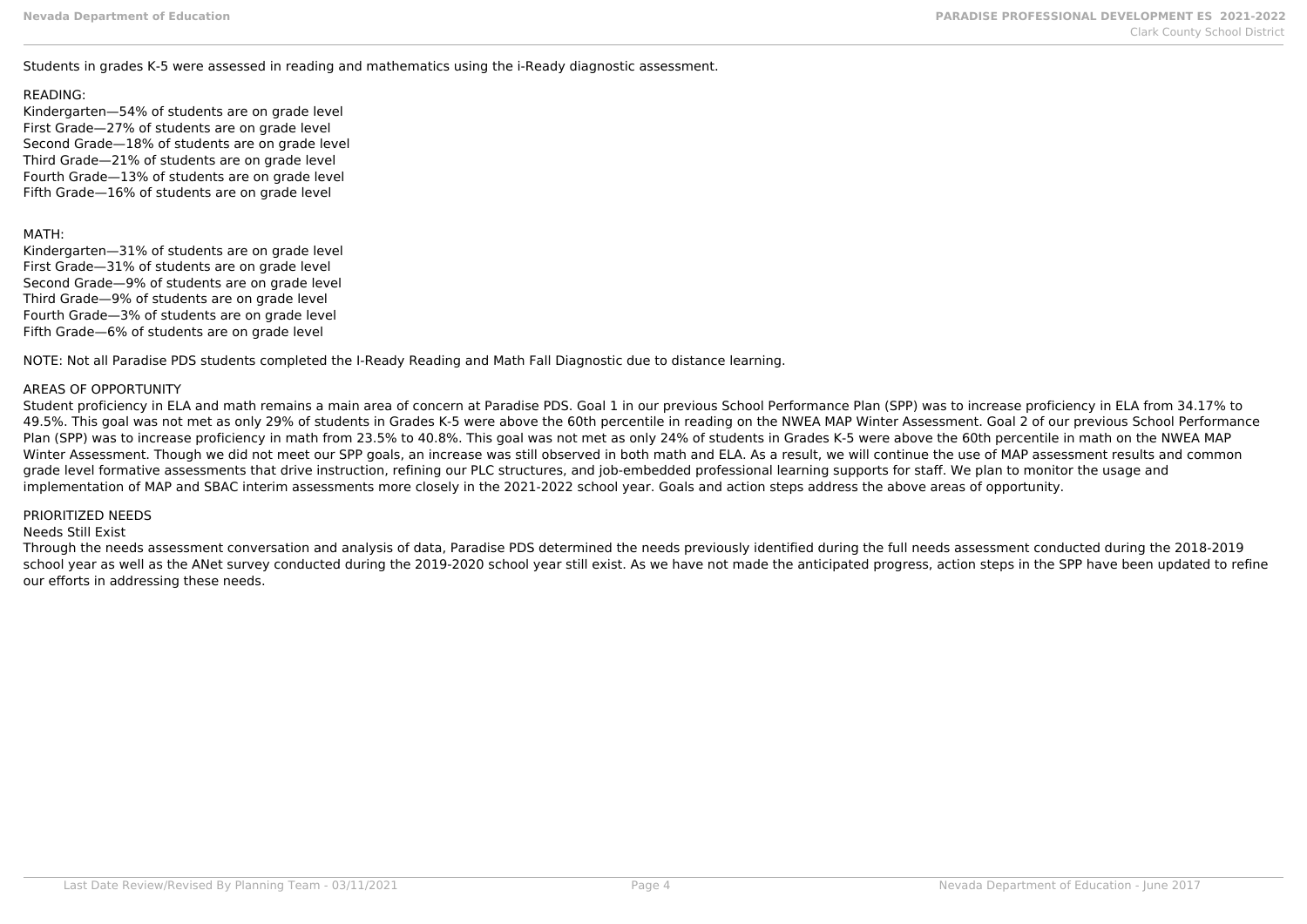| <b>COMPONENT II: Inquiry Process &amp; Action Plan Design- Priority Need/Goal 1</b> |                     |               |                 |       |         |  |  |
|-------------------------------------------------------------------------------------|---------------------|---------------|-----------------|-------|---------|--|--|
| Based on the CNA, identify all that apply:                                          | ⊠ General Education | $\boxdot$ FRL | $\boxtimes$ ELL | ☑ IEP | □ Other |  |  |

#### **Priority Need/Goal 1:**

All students will increase proficiency in English Language Arts from X% to Y% by 2022 as measured by state summative assessments (SBAC).

#### **Root Causes:**

Tier I instruction was not consistently implemented in grades K-5. Tier I/Tier II reading instruction inconsistently reflected effective teaching behaviors including Components of an Effective Lesson, CORE literacy components, and direct/explicit instruction to meet the needs of students and close skill gaps as determined by diagnostic data as well as the rigor of the grade level standard. More rigor is needed to elevate Tier I instruction across all grade levels to ensure the NVACs are being met. In addition, teachers are not consistently providing the appropriate scaffolds to provide access to grade level curriculum for all students. Grade level communication and planning through PLC and common grade level planning times did not consistently include in-depth data analysis.

### **Measurable Objective 1:**

Increase the percentage of 3rd grade ELs who are on or above grade level in reading from X% to Y%, and 3-5 EL students from X% to Y% as measured by SBAC summative assessments (May 2022).

#### **Measurable Objective 2:**

Increase the percent of ELs meeting AGP from X% to Y% and the percent of ELs proficient in reading from X% to Y% by May 2022 as measured by ELPA.

#### **Measurable Objective 3:**

Increase the percentage of K-2 students from X% to Y% who are at or above the 60th percentile in reading by May 2022 as measured by the NWEA MAP Assessment.

#### **Measurable Objective 4:**

Increase the percentage of 3-5 students from X% to Y% who are at or above the 60th percentile in reading by May 2022 as measured by the NWEA MAP Assessment.

#### **Measurable Objective 5:**

Zoom Measurable Objectives: A. Pre-K (district specific) 1. By the end of the program period, 90% of Pre-K students attending for four or more months will meet, or exceed, the objectives for language and literacy development by age range, as measured by TSG. 2. By the end of the program period, 90% of Pre-K students attending for four or more months will score 80, or above, on the Brigance. B. Reading Center (district specific) 1. The percent of Grades 1-5 students attending the ZRC for four or more months and meeting WIDA AGP will exceed the percent of students meeting WIDA AGP not attending the ZRC. 2. The percent of Grades 1-5 students attending the ZRC for four or more months and meeting Measures of Academic Progress (MAP) Projected Growth will exceed the percent of students meeting MAP Projected Growth not attending the ZRC. C. Extended Day (school specific) 1. Increase the percentage of students proficient in English Language Arts (ELA) from X% to Y%, and in math from X% to Y% by May 2022, as measured by state summative assessments (SBAC). 2. Increase the percent of ELLs meeting WIDA AGP from X% to Y% by May 2022, as measured by WIDA AGP. D. Recruitment (school specific) 1. Increase the percent of teachers who received a recruitment and retention bonus and were retained at Zoom schools from 82.5% to 90%.

# **Monitoring Status**

N/A

**ACTION PLAN MONITORING PLAN**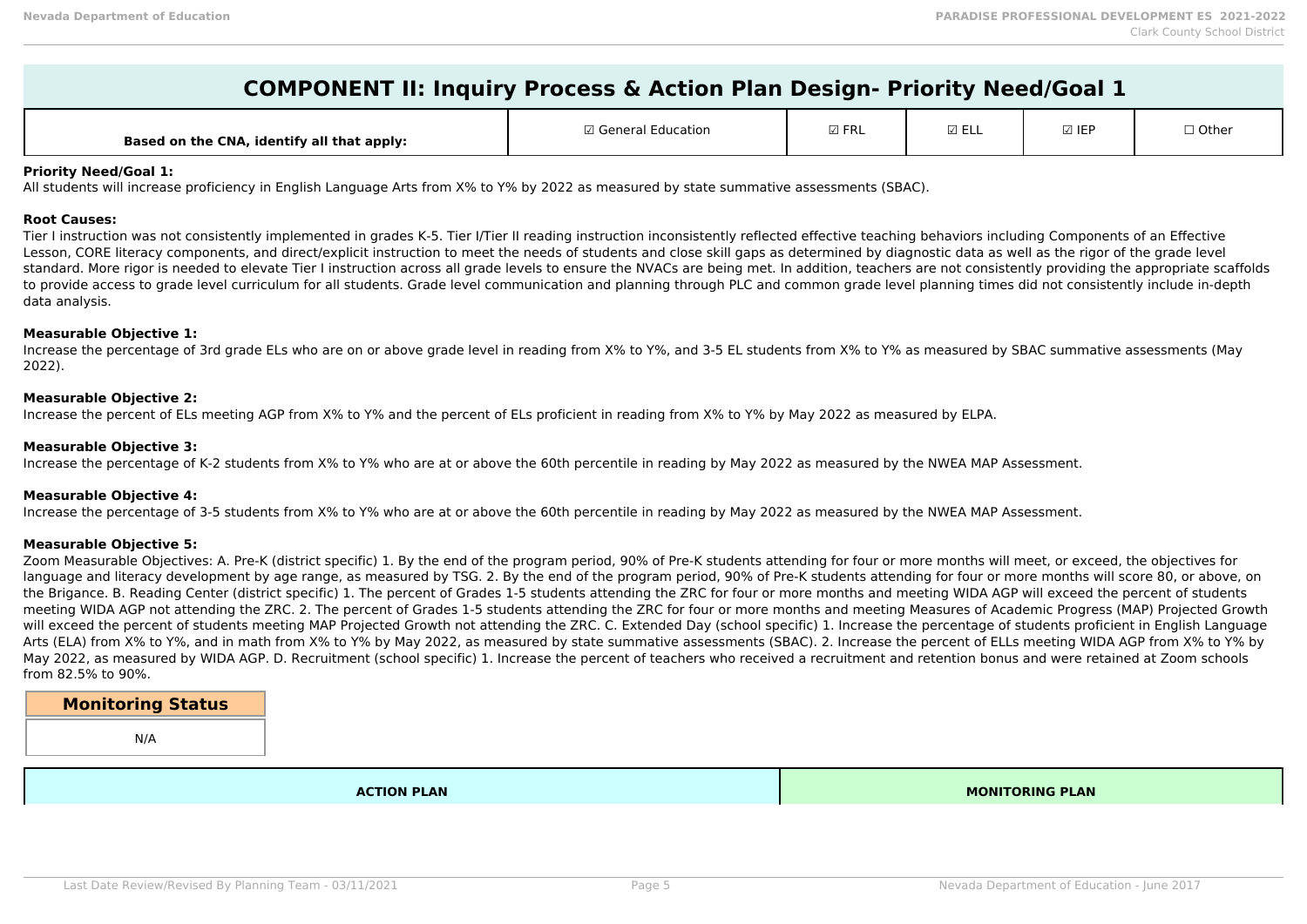| <b>Action Step</b><br>(please only list one action step per box)                                                                                                                                                                                                                                                                                                                                                                                                                                                                                                                                                                                                                                                                                                                                                                                                                                                                                                                                                                                                                                                                                                                                                                                                                                     | <b>Resources and Amount</b><br><b>Needed for Implementation</b><br>(people, time, materials, funding<br>sources)                                                                                                                                                      | <b>List Artifacts/Evidence of Progress:</b><br>Information (Data) that will verify the<br>action step is in progress or has<br>occurred.                                                                                                                                                                                                           | List Timeline,<br><b>Benchmarks, and</b><br><b>Position</b><br><b>Responsible</b>      | <b>Monitoring</b><br><b>Status</b> |
|------------------------------------------------------------------------------------------------------------------------------------------------------------------------------------------------------------------------------------------------------------------------------------------------------------------------------------------------------------------------------------------------------------------------------------------------------------------------------------------------------------------------------------------------------------------------------------------------------------------------------------------------------------------------------------------------------------------------------------------------------------------------------------------------------------------------------------------------------------------------------------------------------------------------------------------------------------------------------------------------------------------------------------------------------------------------------------------------------------------------------------------------------------------------------------------------------------------------------------------------------------------------------------------------------|-----------------------------------------------------------------------------------------------------------------------------------------------------------------------------------------------------------------------------------------------------------------------|----------------------------------------------------------------------------------------------------------------------------------------------------------------------------------------------------------------------------------------------------------------------------------------------------------------------------------------------------|----------------------------------------------------------------------------------------|------------------------------------|
| 1.1 Professional Development (Required)                                                                                                                                                                                                                                                                                                                                                                                                                                                                                                                                                                                                                                                                                                                                                                                                                                                                                                                                                                                                                                                                                                                                                                                                                                                              |                                                                                                                                                                                                                                                                       | <b>Continuation From Last Year: Yes</b>                                                                                                                                                                                                                                                                                                            | <b>NCCAT-S Indicators:</b>                                                             |                                    |
| Instructional staff will attend site-based Professional development on the Nevada<br>Academic Content Standards, Nevada Educator Performance Framework, Read by<br>Grade 3 professional competencies, differentiated reading instruction (focus on<br>Smarty Ants--Grades PreK to 2 and Achieve3000--Grades 3 to 5) and Imagine<br>Learning blended learning intervention model, ELL reading strategies, close reading<br>strategies, The Write Tools (close reading, informational text and narrative<br>strategies), distance learning strategies, and data analysis of summative and<br>formative assessments (including performance tasks as well as analysis of common<br>grade level assessments). In addition, staff will receive professional development<br>from the ANet coach and site administration in analyzing grade level standards,<br>aligning student work to standards, and in determining grade level standard aligned<br>formative and summative assessments. School administration will provide staff with<br>professional development on data-driven instruction (i.e. the power of the question,<br>writing exemplars, and interim assessment analysis) and grade level data meetings<br>as part of the PLC process (focus on the See It/Name It/Do It Model).<br>Comments: | Paradise Learning Strategists<br>(Zoom--\$264,616.53--emphasis<br>on Read by Grade 3 and English<br>Language Learner Success<br>Advocates), Paradise RTI Team,<br>Zoom Project Facilitators, Title III<br>Funds (Write Tools PD--TBD),<br>ANet Coach (funded by CCSD) | <b>Staff Meeting/Professional</b><br>Development Session/Collaboration<br>Time Agendas, Sign-in Sheets,<br>Professional Development training<br>evaluations, PLC Meeting Notes, weekly<br>common grade level formative<br>assessment data, schoolwide formative<br>assessment data (SBAC interim<br>assessments and NWEA MAP Growth<br>Assessment) | Administration and<br>Learning Strategist<br>will evaluate these<br>artifacts monthly. | N/A                                |

| <b>Action Step</b>               | <b>Resources and Amount</b><br><b>Needed</b> | <b>List Artifacts/Evidence</b>                    | <b>Timeline and</b><br><b>Position</b><br>Responsible | <b>Monitoring</b><br><b>Status</b> |
|----------------------------------|----------------------------------------------|---------------------------------------------------|-------------------------------------------------------|------------------------------------|
| 1.2 Family Engagement (Required) |                                              | <b>Continuation From Last</b><br><b>Year: Yes</b> | <b>NCCAT-S Indicators:</b>                            |                                    |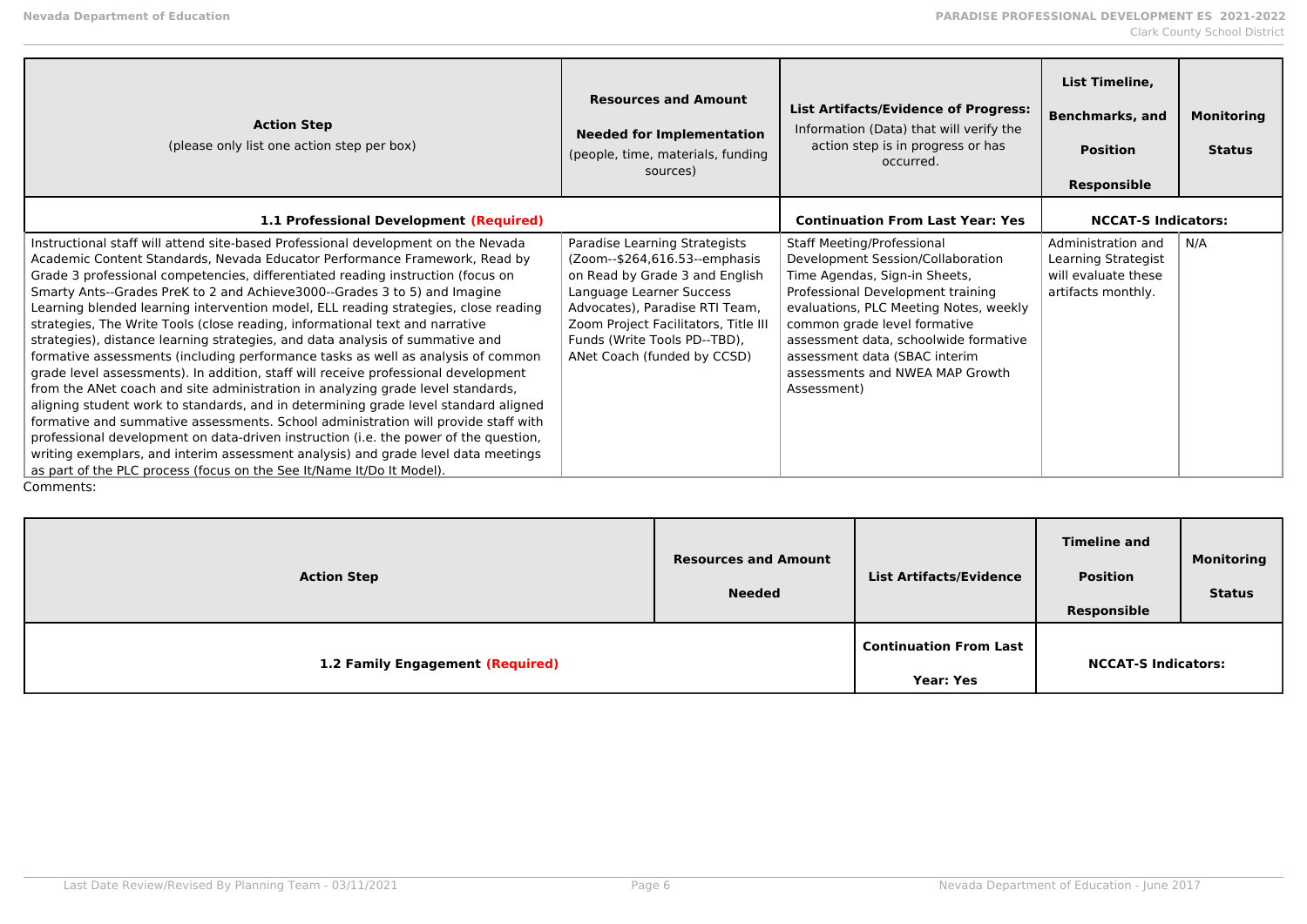| 1.3 Curriculum/Instruction/Assessment (Required)                                                                                                                                                                                                                                                                                                                                                                                                                                                                                                                                                                                                                                                                                                                                                                                                                                                                                                                                                                                                                                                                                                                                                                                                                                                                                                                                                                                                                                                                                                                                                                                                                                                                                                                                                                                                                                                                                                                                                                                                                                                                                                                                                                                                     |                                                                                                                                                                                                                                                                                                                                                                                                    | <b>Continuation</b><br><b>From Last Year:</b>                                                                                                       | <b>NCCAT-S Indicators:</b>                                                                                                |     |
|------------------------------------------------------------------------------------------------------------------------------------------------------------------------------------------------------------------------------------------------------------------------------------------------------------------------------------------------------------------------------------------------------------------------------------------------------------------------------------------------------------------------------------------------------------------------------------------------------------------------------------------------------------------------------------------------------------------------------------------------------------------------------------------------------------------------------------------------------------------------------------------------------------------------------------------------------------------------------------------------------------------------------------------------------------------------------------------------------------------------------------------------------------------------------------------------------------------------------------------------------------------------------------------------------------------------------------------------------------------------------------------------------------------------------------------------------------------------------------------------------------------------------------------------------------------------------------------------------------------------------------------------------------------------------------------------------------------------------------------------------------------------------------------------------------------------------------------------------------------------------------------------------------------------------------------------------------------------------------------------------------------------------------------------------------------------------------------------------------------------------------------------------------------------------------------------------------------------------------------------------|----------------------------------------------------------------------------------------------------------------------------------------------------------------------------------------------------------------------------------------------------------------------------------------------------------------------------------------------------------------------------------------------------|-----------------------------------------------------------------------------------------------------------------------------------------------------|---------------------------------------------------------------------------------------------------------------------------|-----|
|                                                                                                                                                                                                                                                                                                                                                                                                                                                                                                                                                                                                                                                                                                                                                                                                                                                                                                                                                                                                                                                                                                                                                                                                                                                                                                                                                                                                                                                                                                                                                                                                                                                                                                                                                                                                                                                                                                                                                                                                                                                                                                                                                                                                                                                      |                                                                                                                                                                                                                                                                                                                                                                                                    |                                                                                                                                                     |                                                                                                                           |     |
|                                                                                                                                                                                                                                                                                                                                                                                                                                                                                                                                                                                                                                                                                                                                                                                                                                                                                                                                                                                                                                                                                                                                                                                                                                                                                                                                                                                                                                                                                                                                                                                                                                                                                                                                                                                                                                                                                                                                                                                                                                                                                                                                                                                                                                                      |                                                                                                                                                                                                                                                                                                                                                                                                    | <b>Yes</b>                                                                                                                                          |                                                                                                                           |     |
| Teachers will consistently pre-plan, implement, and self-evaluate effective teaching and learning behaviors in<br>all lessons with specific emphasis on the following: objective/standard, student success criteria, relevancy, key<br>vocabulary, gradual release, checking for understanding, engagement and closure. Learning Strategists and<br>licensed teachers will work with Tier 2 and 3 students. All students (below grade level and on grade level) will<br>receive small group differentiated instruction in alignment with their grade level NVACs, the NWEA MAP<br>Assessment (grades K-5), and weekly formative assessment data. Grade levels will use the PDCA structure as a<br>schoolwide PLC model. Students will utilize the Smarty Ants (Pre-K to Grade 2) and Achieve 3000 (Grades 3-5)<br>online intervention reading program within a blended learning model in the classroom. Students in grades 3-5<br>will utilize myOn online reading curriculum to access grade level texts using close reading strategies during<br>Tier 1 and Tier 2 small group time as well as in the Zoom Reading Center. Students with a WIDA score of 2.9 or<br>below will utilize Imagine Literacy and Language to increase language and reading proficiency. Teachers will<br>provide targeted intervention reading support based upon diagnostic assessment results to support on and<br>below-grade level students as well as students meeting/exceeding standards. Teachers will actively use SBAC<br>interim assessments and ANet standards-aligned assessments to ensure students are assessed to the rigor of<br>the grade level standard. Teachers will also provide targeted reading and writing instruction using The Write<br>Tools curriculum to support close reading strategies and writing across the curriculum (Site Budget-TBD). The<br>ANet coach will work with school administration to lead grade level teams in long range planning of literacy<br>curriculum units to ensure appropriate scaffolds are put in place for instruction. Long range planning units will<br>focus on standard-task alignment to ensure students are engaged in instructional activities that meet the rigor<br>of the grade level standard. | 2 Learning Strategist (Zoom--<br>\$176,411.02), 1 Ready by Grade<br>3 Learning Strategist (Zoom--<br>\$88,205.51), 1 Fifth Grade Class<br>Size Reduction Teacher (Title I--<br>\$65,180) 1 Fourth Grade Class<br>Size Reduction Teacher (Title I--<br>\$68,957), i-Ready Curriculum<br>(funded by Zoom), The Write Tools<br>Training (Site Budget-TBD), ANet<br>Coach (Strategic Budget--\$25,000) | Lesson Plans, RTI<br>plans.<br>Administration<br>observations, Grade<br>level PLC agendas<br>and minutes.<br>classroom<br>walkthrough trend<br>data | Administration.<br>Learning<br>Strategist, and<br>Read by 3 Literacy<br>Team will evaluate<br>these artifacts<br>monthly. | N/A |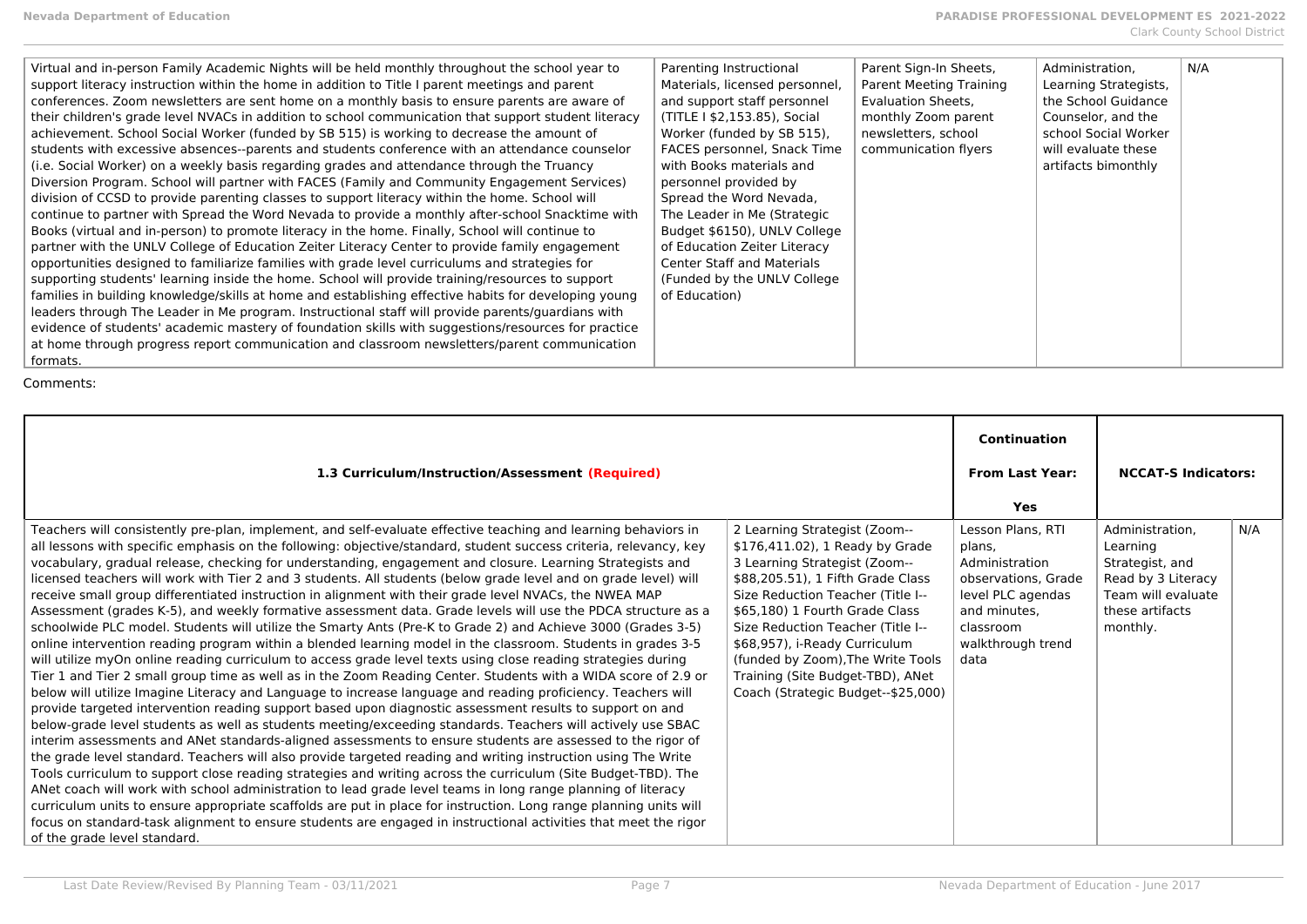| 1.4 Other (Optional) | <b>Continuation From Last Year:</b> | <b>NCCAT-S Indicators:</b> |
|----------------------|-------------------------------------|----------------------------|
|                      |                                     | $\mid N/A$                 |
|                      |                                     |                            |
|                      |                                     |                            |
|                      |                                     |                            |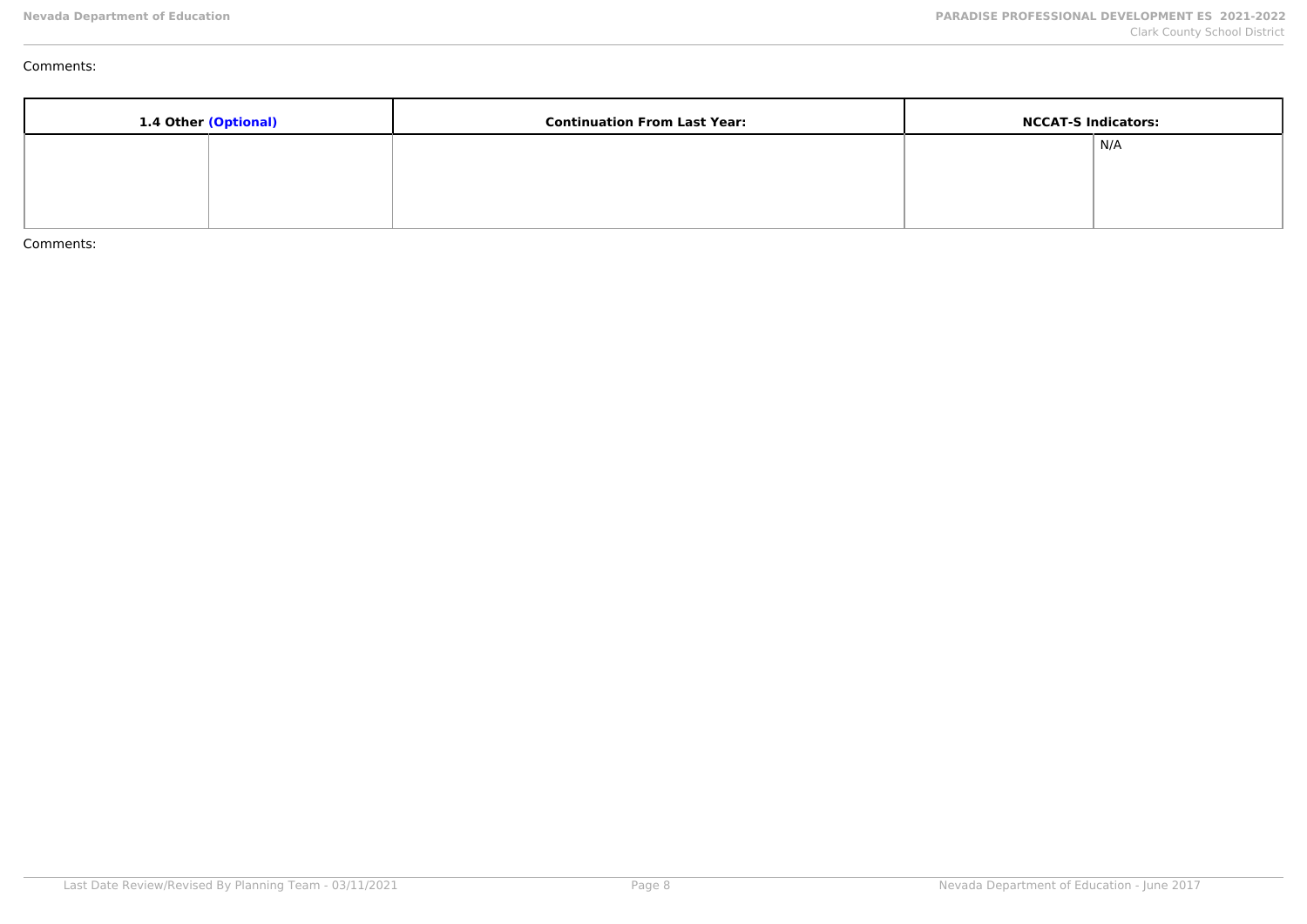| <b>COMPONENT II: Inquiry Process &amp; Action Plan Design- Priority Need/Goal 2</b> |  |
|-------------------------------------------------------------------------------------|--|
|-------------------------------------------------------------------------------------|--|

| Based on the CNA, identify all that apply: | Education<br>7 General | $\boxdot$ FRL | $- -$<br>≃⊢∟∟ | <b>☑ IEF</b> | $\Box$ Other |
|--------------------------------------------|------------------------|---------------|---------------|--------------|--------------|
|--------------------------------------------|------------------------|---------------|---------------|--------------|--------------|

#### **Priority Need/Goal 2:**

All students will increase proficiency in math from X% to Y% by 2022 as measured by state summative assessments (SBAC).

#### **Root Causes:**

Tier I instruction was not consistently implemented in grades K-5. Tier I/Tier II math instruction inconsistently reflected effective teaching behaviors including Components of an Effective Lesson and direct/explicit instruction to meet the needs of students and close skill gaps as determined by diagnostic data as well as the rigor of the grade level standard. More rigor is needed to elevate Tier I instruction across all grade levels to ensure the NVACs are being met. Staff members need additional support in understanding the three forms of rigor in mathematics instruction (conceptual understanding, procedural skills and fluency, and application). In addition, teachers are not consistently providing the appropriate scaffolds to provide access to grade level curriculum for all students. Grade level communication and planning through PLC and common grade level planning times did not consistently include in-depth data analysis of grade level and school wide formative assessments to determine student misconceptions as well as in-depth unwrapping of standards to analyze student success criteria and what student mastery looks like through standard-aligned student learning tasks.

#### **Measurable Objective 1:**

Increase the percentage of English Learners who are proficient in math from X% to Y% by May 2022 as measured by SBAC Assessments.

#### **Measurable Objective 2:**

Increase the percentage of K-2 students from X% to Y% who are at or above the 60th percentile in math by May 2022 as measured by the NWEA MAP Assessment.

#### **Measurable Objective 3:**

Increase the percentage of 3-5 students from X% to Y% who are at or above the 60th percentile in math by May 2022 as measured by the NWEA MAP Assessment.

#### **Measurable Objective 4:**

Increase the percent of students in K-2 meeting or exceeding the established growth target in math from X% (winter) to 80% (spring) by [April 2022] as measured by the MAP Growth Assessment.

#### **Measurable Objective 5:**

Increase the percent of students in 3-5 meeting or exceeding the established growth target in math from X% (winter) to 80% (spring) by [April 2022] as measured by the MAP Growth Assessment.

# **Monitoring Status**

N/A

| <b>ACTION PLAN</b>                         |                                                    | <b>MONITORING PLAN</b>                                       |                    |                   |
|--------------------------------------------|----------------------------------------------------|--------------------------------------------------------------|--------------------|-------------------|
|                                            | <b>Resources and</b>                               | <b>List Artifacts/Evidence</b>                               | List Timeline,     |                   |
| <b>Action Step</b>                         | <b>Amount Needed for</b>                           | of Progress:                                                 | <b>Benchmarks,</b> | <b>Monitoring</b> |
| (please only list one action step per box) | <b>Implementation</b><br>(people, time, materials, | Information (Data) that will<br>verify the action step is in | and Position       | <b>Status</b>     |
|                                            | funding sources)                                   | progress or has occurred.                                    | <b>Responsible</b> |                   |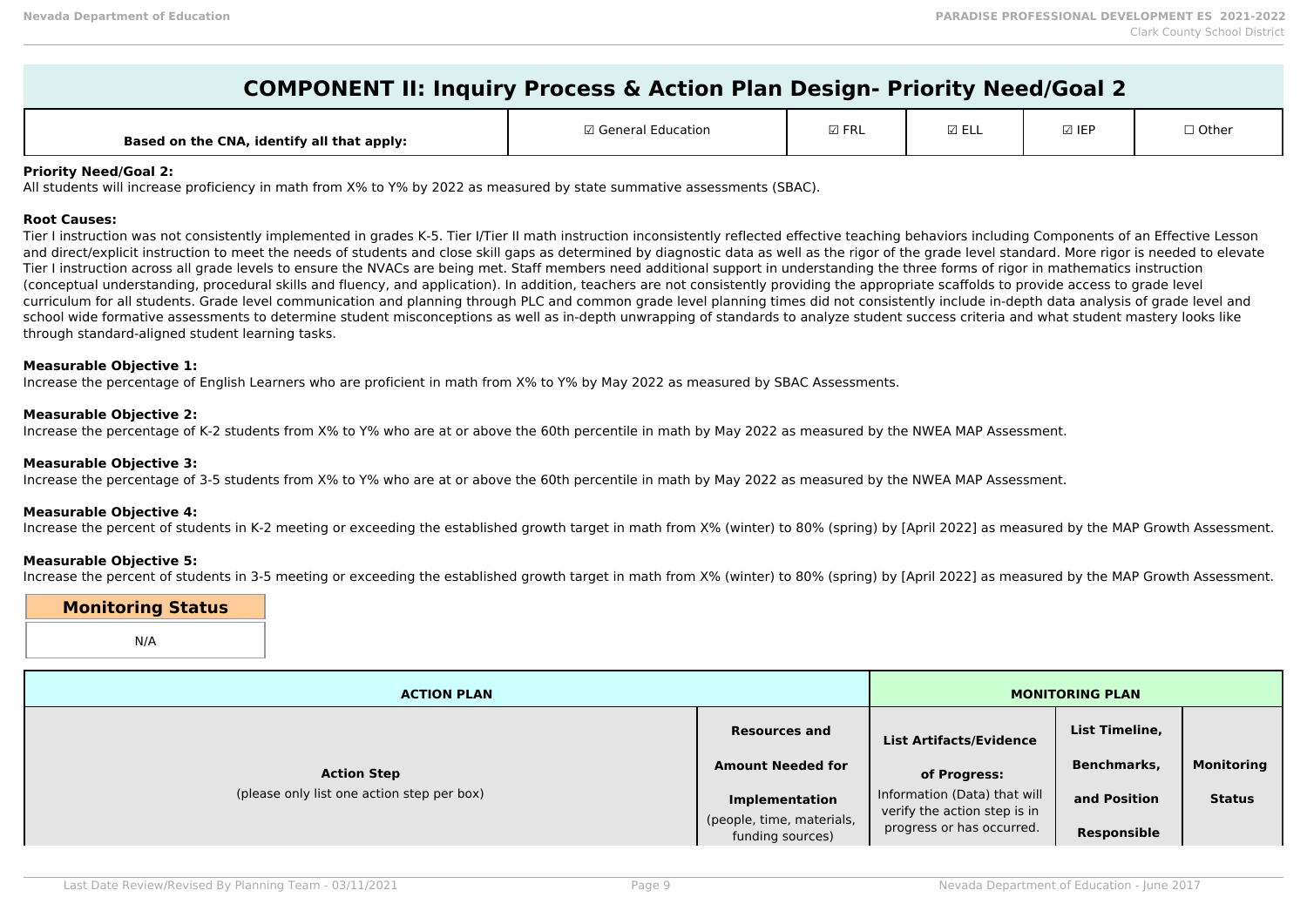| 2.1 Professional Development (Required)                                                                                                                                                                                                                                                                                                                                                                                                                                                                                                                                                                                                                                                                                                                                                                                                                                                                                                                                                                                                                                                                                                                                                                                                                                                                                                                                                                                                                                                                                                                                                                                                                                                                                                                                                                                                                                                                                                                                                                                                                                                                                                                                                                                                                                                                                                                                                                                                                                                                                                                                                                                                                                  |                                                                                                                                                                                                                        | <b>Continuation From Last</b><br><b>Year: Yes</b>                                                                                                                                                 | <b>NCCAT-S Indicators:</b>                                                                 |     |
|--------------------------------------------------------------------------------------------------------------------------------------------------------------------------------------------------------------------------------------------------------------------------------------------------------------------------------------------------------------------------------------------------------------------------------------------------------------------------------------------------------------------------------------------------------------------------------------------------------------------------------------------------------------------------------------------------------------------------------------------------------------------------------------------------------------------------------------------------------------------------------------------------------------------------------------------------------------------------------------------------------------------------------------------------------------------------------------------------------------------------------------------------------------------------------------------------------------------------------------------------------------------------------------------------------------------------------------------------------------------------------------------------------------------------------------------------------------------------------------------------------------------------------------------------------------------------------------------------------------------------------------------------------------------------------------------------------------------------------------------------------------------------------------------------------------------------------------------------------------------------------------------------------------------------------------------------------------------------------------------------------------------------------------------------------------------------------------------------------------------------------------------------------------------------------------------------------------------------------------------------------------------------------------------------------------------------------------------------------------------------------------------------------------------------------------------------------------------------------------------------------------------------------------------------------------------------------------------------------------------------------------------------------------------------|------------------------------------------------------------------------------------------------------------------------------------------------------------------------------------------------------------------------|---------------------------------------------------------------------------------------------------------------------------------------------------------------------------------------------------|--------------------------------------------------------------------------------------------|-----|
| The administration, in conjunction with our Learning Strategists and RPDP/IDPL/Zoom personnel, will<br>provide varied reading and math instructional strategies to increase high cognitive demand and<br>application based experiences (i.e. performance tasks), student engagement, and academic discourse.<br>The ANet coach will work with school administration to provide professional development on how to read<br>and analyze NWEA MAP Math Growth reports and then how to provide reading/math intervention in<br>conjunction with students' performance in alignment with the MAP Learning Continuum. The Imagine Math<br>consultant will provide professional development on how to read and analyze Imagine Math reports and<br>then provide instruction that is reflective of students' present levels in alignment with benchmark<br>assessments. All teachers will attend professional development sessions provided by the Read by 3<br>Learning Strategist to enhance their understanding of instructional strategies that have high cognitive<br>demand and discourse in literacy and mathematics in conjunction with the NVACs and NEPF. Specific<br>professional development sessions will be provided to enhance staff members' understanding of Number<br>Talks to strengthen students' understanding of number sense and math facts. All teachers will attend<br>professional development sessions provided by the English Language Learner Success Advocate (SSA)<br>Learning Strategists to enhance their understanding of instructional strategies that support ELL students<br>language acquisition and literacy development in conjunction with the NVACs and NEPF. In addition, staff<br>will receive professional development from the ANet coach and site administration in analyzing grade level<br>standards, aligning student work to standards, and in determining grade level standard aligned formative<br>and summative assessments. Staff will receive professional development on unwrapping standards in<br>alignment with SBAC blueprints and Achieve the Core Major/Minor strands to lesson plan. Staff members<br>will also attend professional development sessions on distance learning strategies to support instruction<br>during full distance learning, hybrid, and face to face instructional model. School administration will<br>provide staff with professional development on data-driven instruction (i.e. the power of the question,<br>writing exemplars, and interim assessment analysis) and grade level data meetings as part of the PLC<br>process (focus on the See It/Name It/Do It Model).<br>Comments: | Learning Strategists<br>(Zoom--\$176,411.02)<br>and I-Ready Math<br>Professional<br>Development (Funded by<br>Zoom), ANet Coach<br>(funded by CCSD),<br>Imagine Math (funded by<br>Title III), RPDP Staff (no<br>cost) | Professional Development<br>agendas and evaluations,<br>PLC agendas and minutes,<br>common grade level<br>formative assessment<br>data, school wide<br>formative assessment<br>data, lesson plans | Administration<br>and Learning<br>Strategists will<br>evaluate these<br>artifacts monthly. | N/A |

| <b>Action Step</b>               | <b>Resources and Amount</b><br><b>Needed</b> | <b>List Artifacts/Evidence</b>                    | <b>Timeline and</b><br><b>Position</b><br>Responsible | <b>Monitoring</b><br><b>Status</b> |
|----------------------------------|----------------------------------------------|---------------------------------------------------|-------------------------------------------------------|------------------------------------|
| 2.2 Family Engagement (Required) |                                              | <b>Continuation From Last</b><br><b>Year: Yes</b> | <b>NCCAT-S Indicators:</b>                            |                                    |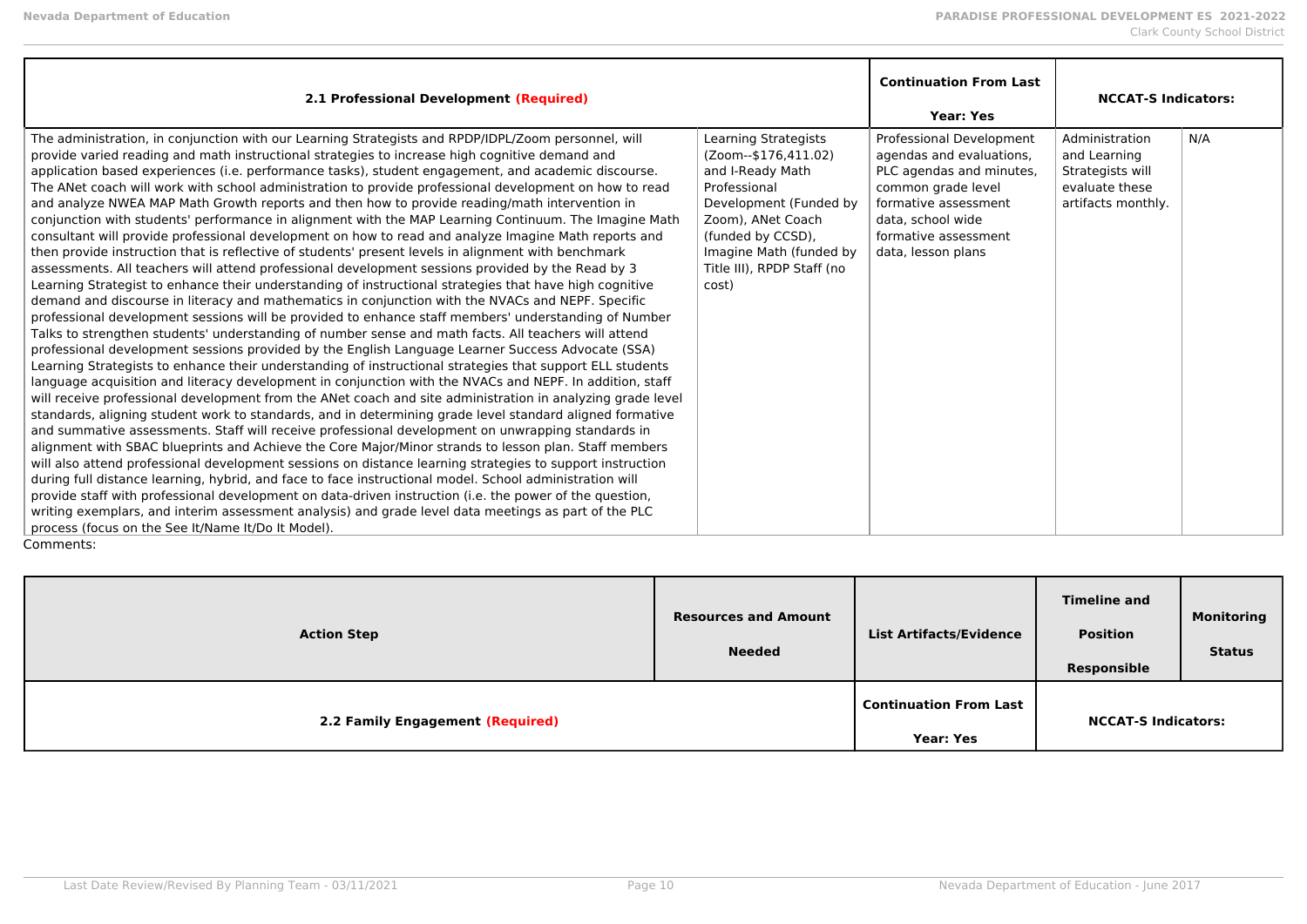| Virtual and in-person Family Academic Nights will be held monthly throughout the school year to<br>support literacy instruction within the home in addition to Title I parent meetings and parent<br>conferences. Zoom newsletters are sent home on a monthly basis to ensure parents are aware of<br>their children's grade level NVACs in addition to school communication that support student literacy<br>achievement. School Social Worker (funded by SB 515) is working to decrease the amount of<br>students with excessive absences--parents and students conference with an attendance counselor<br>(i.e. Social Worker) on a weekly basis regarding grades and attendance through the Truancy<br>Diversion Program. School will partner with FACES (Family and Community Engagement Services)<br>division of CCSD to provide parenting classes to support literacy within the home. School will<br>continue to partner with Spread the Word Nevada to provide a monthly after-school Snacktime with<br>Books (virtual and in-person) to promote literacy in the home. Finally, School will continue to<br>partner with the UNLV College of Education Zeiter Literacy Center to provide family engagement<br>opportunities designed to familiarize families with grade level curriculums and strategies for<br>supporting students' learning inside the home. School will provide training/resources to support<br>families in building knowledge/skills at home and establishing effective habits for developing young<br>leaders through The Leader in Me program. Instructional staff will provide parents/guardians with<br>evidence of students' academic mastery of foundation skills with suggestions/resources for practice<br>at home through progress report communication and classroom newsletters/parent communication<br>formats. | Parenting Instructional<br>Materials, licensed personnel,<br>and support staff personnel<br>(TITLE I \$1,929.75), Social<br>Worker (funded by SB 515),<br>FACES personnel, Snack Time<br>with Books materials and<br>personnel provided by<br>Spread the Word Nevada,<br>The Leader in Me (Strategic<br>Budget \$6150), UNLV College<br>of Education Zeiter Literacy<br><b>Center Staff and Materials</b><br>(Funded by the UNLV College)<br>of Education) | Parent Sign-In Sheets,<br>Parent Meeting Training<br>Evaluation Sheets.<br>monthly Zoom parent<br>newsletters, school<br>communication flyers | Administration.<br>Learning Strategists,<br>the School Guidance<br>Counselor, and the<br>school Social Worker<br>will evaluate these<br>artifacts bimonthly | N/A |
|----------------------------------------------------------------------------------------------------------------------------------------------------------------------------------------------------------------------------------------------------------------------------------------------------------------------------------------------------------------------------------------------------------------------------------------------------------------------------------------------------------------------------------------------------------------------------------------------------------------------------------------------------------------------------------------------------------------------------------------------------------------------------------------------------------------------------------------------------------------------------------------------------------------------------------------------------------------------------------------------------------------------------------------------------------------------------------------------------------------------------------------------------------------------------------------------------------------------------------------------------------------------------------------------------------------------------------------------------------------------------------------------------------------------------------------------------------------------------------------------------------------------------------------------------------------------------------------------------------------------------------------------------------------------------------------------------------------------------------------------------------------------------------------------------------------------------------------------------------|------------------------------------------------------------------------------------------------------------------------------------------------------------------------------------------------------------------------------------------------------------------------------------------------------------------------------------------------------------------------------------------------------------------------------------------------------------|-----------------------------------------------------------------------------------------------------------------------------------------------|-------------------------------------------------------------------------------------------------------------------------------------------------------------|-----|
|----------------------------------------------------------------------------------------------------------------------------------------------------------------------------------------------------------------------------------------------------------------------------------------------------------------------------------------------------------------------------------------------------------------------------------------------------------------------------------------------------------------------------------------------------------------------------------------------------------------------------------------------------------------------------------------------------------------------------------------------------------------------------------------------------------------------------------------------------------------------------------------------------------------------------------------------------------------------------------------------------------------------------------------------------------------------------------------------------------------------------------------------------------------------------------------------------------------------------------------------------------------------------------------------------------------------------------------------------------------------------------------------------------------------------------------------------------------------------------------------------------------------------------------------------------------------------------------------------------------------------------------------------------------------------------------------------------------------------------------------------------------------------------------------------------------------------------------------------------|------------------------------------------------------------------------------------------------------------------------------------------------------------------------------------------------------------------------------------------------------------------------------------------------------------------------------------------------------------------------------------------------------------------------------------------------------------|-----------------------------------------------------------------------------------------------------------------------------------------------|-------------------------------------------------------------------------------------------------------------------------------------------------------------|-----|

| 2.3 Curriculum/Instruction/Assessment (Required)                                                                                                                                                                                                                                                                                                                                                                                                                                                                                                                                                                                                                                                                                                                                                                                                                                                                                                                                                                                                                                                                                                                                                                                                                                                                                                                                                                                                                                                                                                                                                                                                                                                                                                                                                                                                                                                                   |                                                                                                                                                                                                                                                                                                                                              | <b>Continuation From</b><br><b>Last Year: Yes</b>                                                                                                | <b>NCCAT-S Indicators:</b>                                                                                       |     |
|--------------------------------------------------------------------------------------------------------------------------------------------------------------------------------------------------------------------------------------------------------------------------------------------------------------------------------------------------------------------------------------------------------------------------------------------------------------------------------------------------------------------------------------------------------------------------------------------------------------------------------------------------------------------------------------------------------------------------------------------------------------------------------------------------------------------------------------------------------------------------------------------------------------------------------------------------------------------------------------------------------------------------------------------------------------------------------------------------------------------------------------------------------------------------------------------------------------------------------------------------------------------------------------------------------------------------------------------------------------------------------------------------------------------------------------------------------------------------------------------------------------------------------------------------------------------------------------------------------------------------------------------------------------------------------------------------------------------------------------------------------------------------------------------------------------------------------------------------------------------------------------------------------------------|----------------------------------------------------------------------------------------------------------------------------------------------------------------------------------------------------------------------------------------------------------------------------------------------------------------------------------------------|--------------------------------------------------------------------------------------------------------------------------------------------------|------------------------------------------------------------------------------------------------------------------|-----|
| Teachers will consistently pre-plan, implement, and self-evaluate effective teaching and learning behaviors in<br>all lessons with specific emphasis on the following: objective/standard, success criteria, relevancy, key<br>vocabulary, gradual release, checking for understanding, engagement and closure. Learning strategists and<br>licensed teachers will work with Tier 2 and 3 students. All students (below grade level and on grade level) will<br>receive small group differentiated instruction in alignment with their grade level NVACs, the NWEA MAP<br>Assessment (grades K-5), and weekly formative assessment data. Students will utilize the Imagine Math<br>(funded by Title III) online intervention math program within a blended learning model in the classroom.<br>Students in Grades 3-5 will utilize MAP Accelerator in alignment with their individual RIT score (independent<br>learning path). Teachers will provide targeted intervention math support based upon the NWEA MAP Learning<br>Continuum to support on and below-grade level students as well as students meeting/exceeding standards. In<br>addition, a school wide plan will be developed to strengthen students' understanding of math facts and<br>number sense. Grade levels will collaborate to provide common math fact review periods to strengthen<br>students' understanding of Number Talks. Struggling students will be invited to attend math after school<br>targeted instruction math tutoring two afternoons a week. ANet Coach and school administration will work with<br>grade level teams to long range plan math units of study. Grade level teams will analyze the grade level math<br>NVACs and ensure appropriate standard/task alignment as well as implementation of grade level common<br>assessments. Grade Levels will utilize PDCA as a common schoolwide PLC model for data meetings. | 2 Learning Strategist (Zoom--<br>\$176,411.02), 1 Fifth Grade Class<br>Size Reduction Teacher (Title I--<br>\$65,180) 1 Fourth Grade Class<br>Size Reduction Teacher (Title I--<br>\$68,957), After-School Math<br>Tutoring (Strategic Budget--TBD),<br>Imagine Math (Strategic Budget--<br>TBD), ANet Coach (Strategic<br>Budget--\$25,000) | Lesson Plans, RTI<br>plans, Administration<br>observations, Grade<br>level PLC agendas<br>and minutes.<br>classroom<br>walkthrough trend<br>data | Administration<br>and Strategists<br>will meet every<br>other week to<br>ensure action<br>steps are<br>complete. | N/A |

| . Other.<br>. | Year: No<br>Continuation<br>-rom<br>Last | NC.<br>:ators:<br>. INAIC |
|---------------|------------------------------------------|---------------------------|
|               |                                          |                           |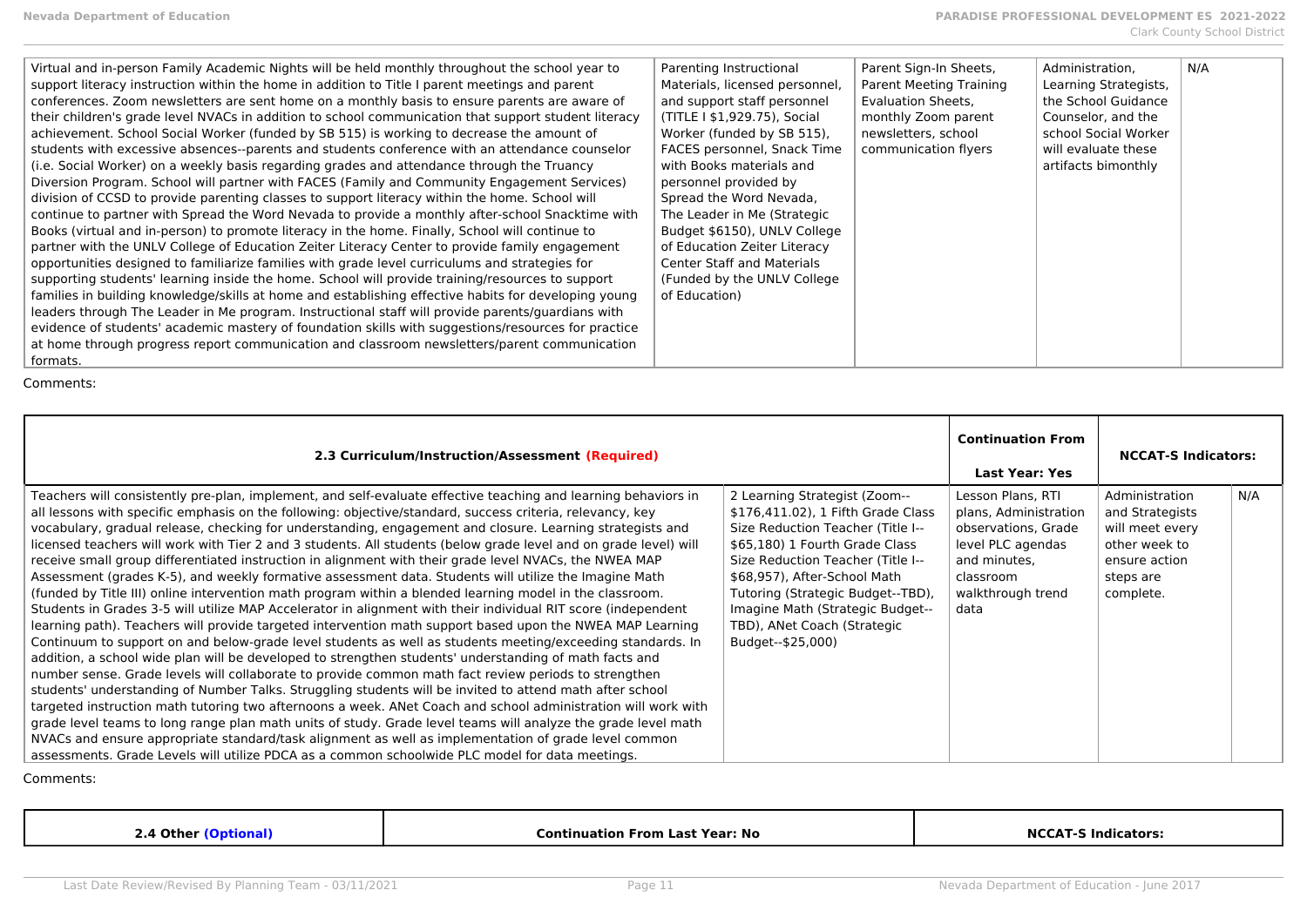|  |  | N/A |
|--|--|-----|
|  |  |     |
|  |  |     |
|  |  |     |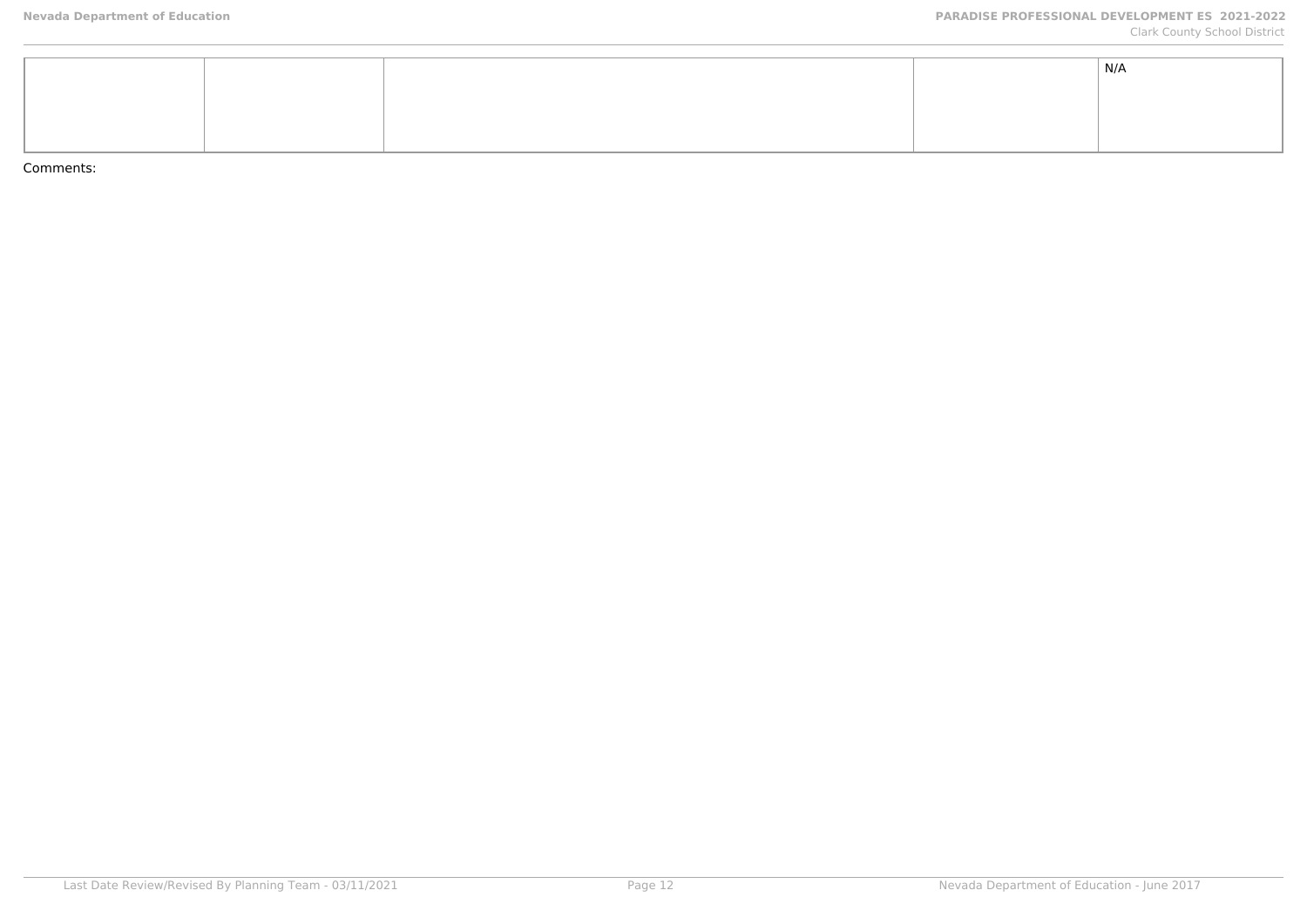| Based on the CNA, identify all that apply: | General Education | $\boxdot$ FRL | $- -$<br>YELL | $\boxtimes$ IEF | 1 Other |
|--------------------------------------------|-------------------|---------------|---------------|-----------------|---------|
|--------------------------------------------|-------------------|---------------|---------------|-----------------|---------|

## **Priority Need/Goal 3:**

Reduce the number of office disciplinary referrals from X to Y (20% decrease) by May 2022 as measured by Infinite Campus.

#### **Root Causes:**

Paradise PDS is presently in its second year of PBIS implementation. Tier I schoolwide behavioral supports are not consistently implemented in Grades K-5. Due to school closures in Spring 2020 and beginning the 2020-2021 school year in distance learning requires that we spend the spring of 2021 and SY 2021-2022 by continuing to focus on Tier I supports while moving into more intense Tier 2 interventions using our PBIS model along with the implementation of our Lifeline program and Multi-Disciplinary Leadership Team development. More professional development is needed to provide both classroom management supports and Tier I schoolwide behavioral supports and Tier 2 small group/individual student intervention.

#### **Measurable Objective 1:**

Reduce the number of bullying referrals from X to Y (25% reduction) by May 2022 as measured by Infinite Campus.

## **Measurable Objective 2:**

Reduce the number of aggressive (including fighting, hitting, and making threats) behavioral referrals from X to Y (20% reduction) by May 2022 as measured by Infinite Campus.

## **Monitoring Status**

N/A

| <b>ACTION PLAN</b>                                               |                                                                                                               |                                                                                                                                       | <b>MONITORING PLAN</b>                                                  |                             |
|------------------------------------------------------------------|---------------------------------------------------------------------------------------------------------------|---------------------------------------------------------------------------------------------------------------------------------------|-------------------------------------------------------------------------|-----------------------------|
| <b>Action Step</b><br>(please only list one action step per box) | <b>Resources and Amount Needed for</b><br><b>Implementation</b><br>(people, time, materials, funding sources) | <b>List Artifacts/Evidence of Progress:</b><br>Information (Data) that will verify the<br>action step is in progress or has occurred. | List Timeline,<br><b>Benchmarks, and</b><br><b>Position Responsible</b> | Monitoring<br><b>Status</b> |
| 3.1 Professional Development (Required)                          |                                                                                                               | <b>Continuation From Last Year: Yes</b>                                                                                               | <b>NCCAT-S Indicators:</b>                                              |                             |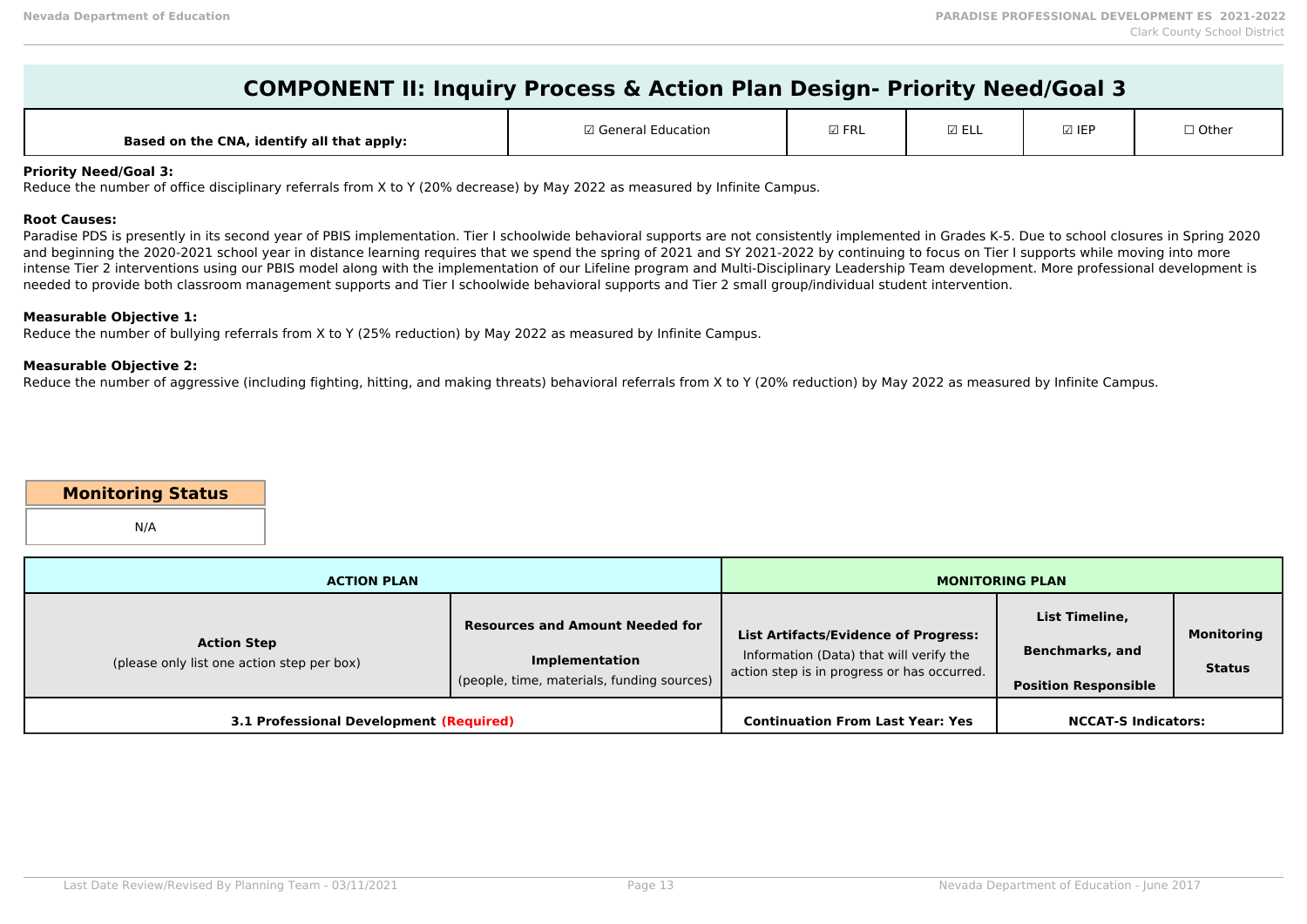| Paradise PDS staff members will receive professional development   | School Social Worker (Funded by SB        | Weekly review of Infinite Campus           | School Admin and        | N/A |
|--------------------------------------------------------------------|-------------------------------------------|--------------------------------------------|-------------------------|-----|
| on MTSS/PBIS procedures (Tier I--Schoolwide Expectations, Tier 2-- | 515), School Counselor (Split-funded with | behavioral reports, Behavior Tracking      | behavioral support team |     |
| Small Group support, CICO), behavioral data tracking, CHAMPS,      | Title I), CCSD PBIS External Coach, UNLV  | through the SISP Tab, PBIS Tiered Fidelity | will meet on a weekly   |     |
| and classroom management strategies, and replacement behavior      | College of Education Educational          | Inventory (TFI) reports, MLT tab reviews,  | basis to review current |     |
| strategies. Paradise PDS will work with the UNLV College of        | Psychology and Higher Education           | Campus Walk-through Data, PBIS Team        | behavioral data/trends. |     |
| Education Department of Educational Psychology and Higher          | Professors (no cost as part of            | Agendas and Minutes                        |                         |     |
| Education to receive professional development on individual/small  | UNLV/Paradise MOU)                        |                                            |                         |     |
| group intervention strategies as well as resources on restorative  |                                           |                                            |                         |     |
| justice practices.                                                 |                                           |                                            |                         |     |
| <b>.</b>                                                           |                                           |                                            |                         |     |

| <b>Action Step</b>                                                                                                                                                                                                                                                                                                                                                                                                                                                                                                                                                                                                                                                               | <b>Resources and</b><br><b>Amount Needed</b>                                                                                          | <b>List Artifacts/Evidence</b>                                                                  | <b>Timeline and Position</b><br>Responsible                                                                                                         | <b>Monitoring</b><br><b>Status</b> |
|----------------------------------------------------------------------------------------------------------------------------------------------------------------------------------------------------------------------------------------------------------------------------------------------------------------------------------------------------------------------------------------------------------------------------------------------------------------------------------------------------------------------------------------------------------------------------------------------------------------------------------------------------------------------------------|---------------------------------------------------------------------------------------------------------------------------------------|-------------------------------------------------------------------------------------------------|-----------------------------------------------------------------------------------------------------------------------------------------------------|------------------------------------|
| <b>3.2 Family Engagement (Required)</b>                                                                                                                                                                                                                                                                                                                                                                                                                                                                                                                                                                                                                                          |                                                                                                                                       | <b>Continuation From Last</b><br><b>Year: Yes</b>                                               | <b>NCCAT-S Indicators:</b>                                                                                                                          |                                    |
| Paradise PDS Admin and behavioral support team (Behavior Strategist, School<br>Counselor, and Social Worker) will provide strategies and supports/tips for families<br>during monthly family engagement activities. Content will include: Bullying/Cyber-<br>bullying supports, self-managing behaviors, Leader in Me Family Curriculum, etc. In<br>addition, Counselor and Social Worker will work with families to discuss self-harm<br>concerns and aggressive behavior supports. The counselor and social worker will<br>provide students and families with strategies and resources to support family<br>engagement and academic success both at home and in the classroom. | School Social Worker<br>(Funded by SB 515),<br>School Counselor (split<br>funded with Title I).<br><b>CCSD PBIS External</b><br>Coach | Family sign-in sheets/agendas,<br>family feedback forms, CCSD<br>Annual District Survey results | School Admin and behavioral<br>support team will meet after<br>each family event to review<br>parent feedback as well as<br>school behavioral data. | N/A                                |

Comments:

| 3.3 Curriculum/Instruction/Assessment (Required)                                                                                                                                                                                                                                                                                                                                                                                                                                                                                                                                                                                                                                                                                    |                                                                                                                                                                       | <b>Continuation From Last Year:</b><br>Yes                                                                                                                                                                           | <b>NCCAT-S Indicators:</b>                                                                                                    |     |
|-------------------------------------------------------------------------------------------------------------------------------------------------------------------------------------------------------------------------------------------------------------------------------------------------------------------------------------------------------------------------------------------------------------------------------------------------------------------------------------------------------------------------------------------------------------------------------------------------------------------------------------------------------------------------------------------------------------------------------------|-----------------------------------------------------------------------------------------------------------------------------------------------------------------------|----------------------------------------------------------------------------------------------------------------------------------------------------------------------------------------------------------------------|-------------------------------------------------------------------------------------------------------------------------------|-----|
| A counselor, social worker, and behavior strategist will work with students at all grade<br>levels to address academic and behavioral needs that impede each child's progress<br>towards mastery of NVACS. Particular emphasis will be placed on supports for the 4th and<br>5th grade students who are at risk of academic failure due to behavioral challenges.<br>School administration and Behavior Strategist will provide professional development<br>support to staff members to strengthen teachers' usage of positive behavior intervention<br>support strategies to increase on-task student behaviors in the classroom. Classroom<br>teachers will implement Tier I and Tier 2 PBIS supports across all areas of campus. | School Social Worker (Funded by<br>SB 515), School Counselor, and<br>Behavior Strategist (split funded<br>with Title I--\$61,553), CCSD PBIS<br><b>External Coach</b> | Weekly review of Infinite Campus<br>behavioral reports, Behavior<br>Tracking through the SISP Tab, PBIS<br>Tiered Fidelity Inventory (TFI)<br>Reports, Campus Walk-through<br>Data, PBIS Team Agendas and<br>Minutes | School Admin and<br>behavioral support<br>team will meet on a<br>weekly basis to review<br>current behavioral<br>data/trends. | N/A |

| <b>Othe</b><br>- 21<br>. | Year<br>Continuation<br>1 Las<br>r rol | ALC:<br>ındıca<br>™ators. |
|--------------------------|----------------------------------------|---------------------------|
|                          |                                        |                           |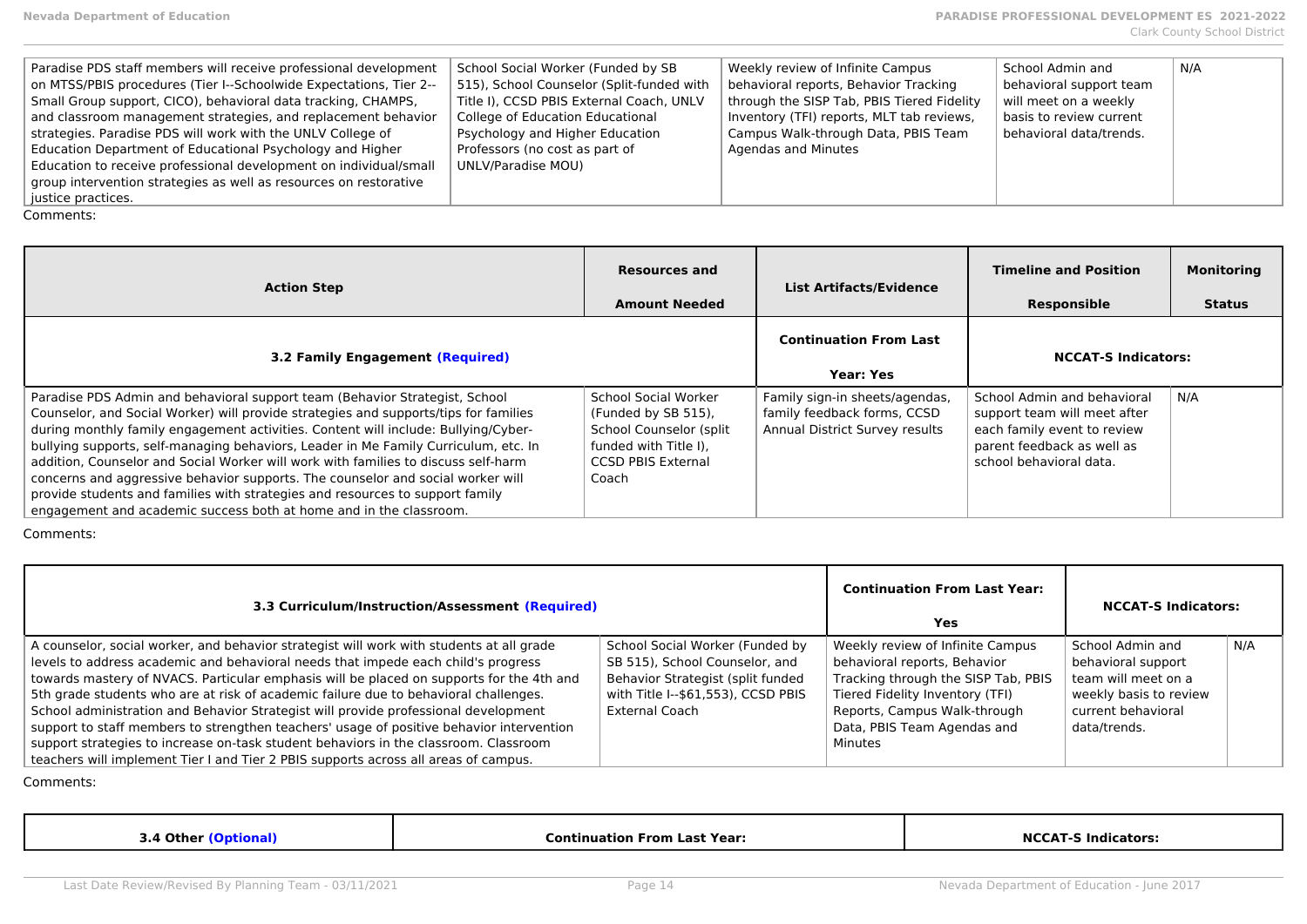|  |  | N/A |
|--|--|-----|
|  |  |     |
|  |  |     |
|  |  |     |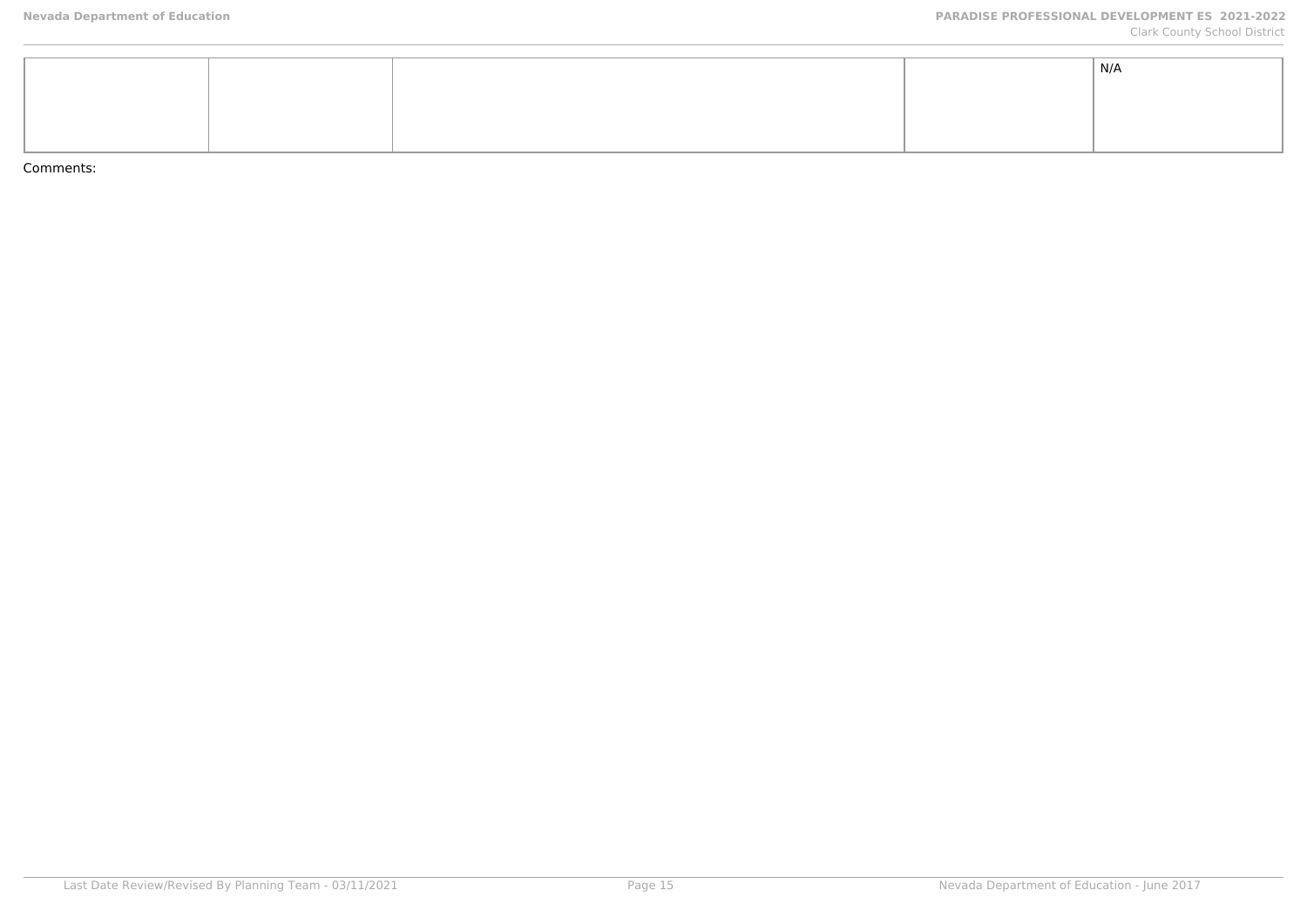# **COMPONENT III: Budget Plan**

COORDINATION OF FUNDS TO SUPPORT THE PLAN WITH OTHER PROGRAMS: Provide the sources of funds your school is currently receiving and identify the purposes for which those funds are

spent. Sources of funds may include General Budget, Title I, Title II, Title III, Migrant, Immigrant, Neglected & Delinquent, 21st Century After School Programs, Gear Up, IDEA, McKinney-Vento/Homeless, Head Start, state-funded Pre-Kindergarten, Teacher Incentive Fund, Striving Readers, and other state/federal funds.

| <b>Source of Funds</b><br>applicable to Priority<br>Need/Goal | <b>Amount Received for</b><br>this School Year | Purposes for which funds are used (include targeted audience, specific activities, intended outcomes,<br>etc.)                                                                                                                                                                                                                       | <b>Applicable</b><br>Goal(s) |
|---------------------------------------------------------------|------------------------------------------------|--------------------------------------------------------------------------------------------------------------------------------------------------------------------------------------------------------------------------------------------------------------------------------------------------------------------------------------|------------------------------|
| l Zoom                                                        | 327.567.91                                     | Zoom Reading Center to provide targeted intervention reading support, Learning Strategists to provide coaching and<br>professional development for teachers in literacy (instruction, curriculum, and assessment), EL Learner Support, PreK<br>program, and extended day model to increase student achievement in literacy and math. | Goals 1, 2 and 3             |
| l Title I and Parent<br>LInvolvement Set Aside                | 194.904.75                                     | Fourth and Fifth Grade teachers for class size reduction, School Counselor, instructional materials, and parent training<br>(extra duty pay for licensed and support staff)                                                                                                                                                          | Goals 1, 2 and 3             |
| l SB 515                                                      | 88.018.42                                      | Licensed Social Worker to provide support in decreasing chronic absenteeism, behavioral support to students, and<br>family engagement/resource support.                                                                                                                                                                              | Goals 1, 2 and 3             |
| l Title III                                                   | 8.844                                          | Imagine Math Online Math Intervention Program to provide blended learning opportunities for students to both<br>remediate areas of concern and provide rigorous instructional tasks at grade level standards.                                                                                                                        | Goals 1 and 2                |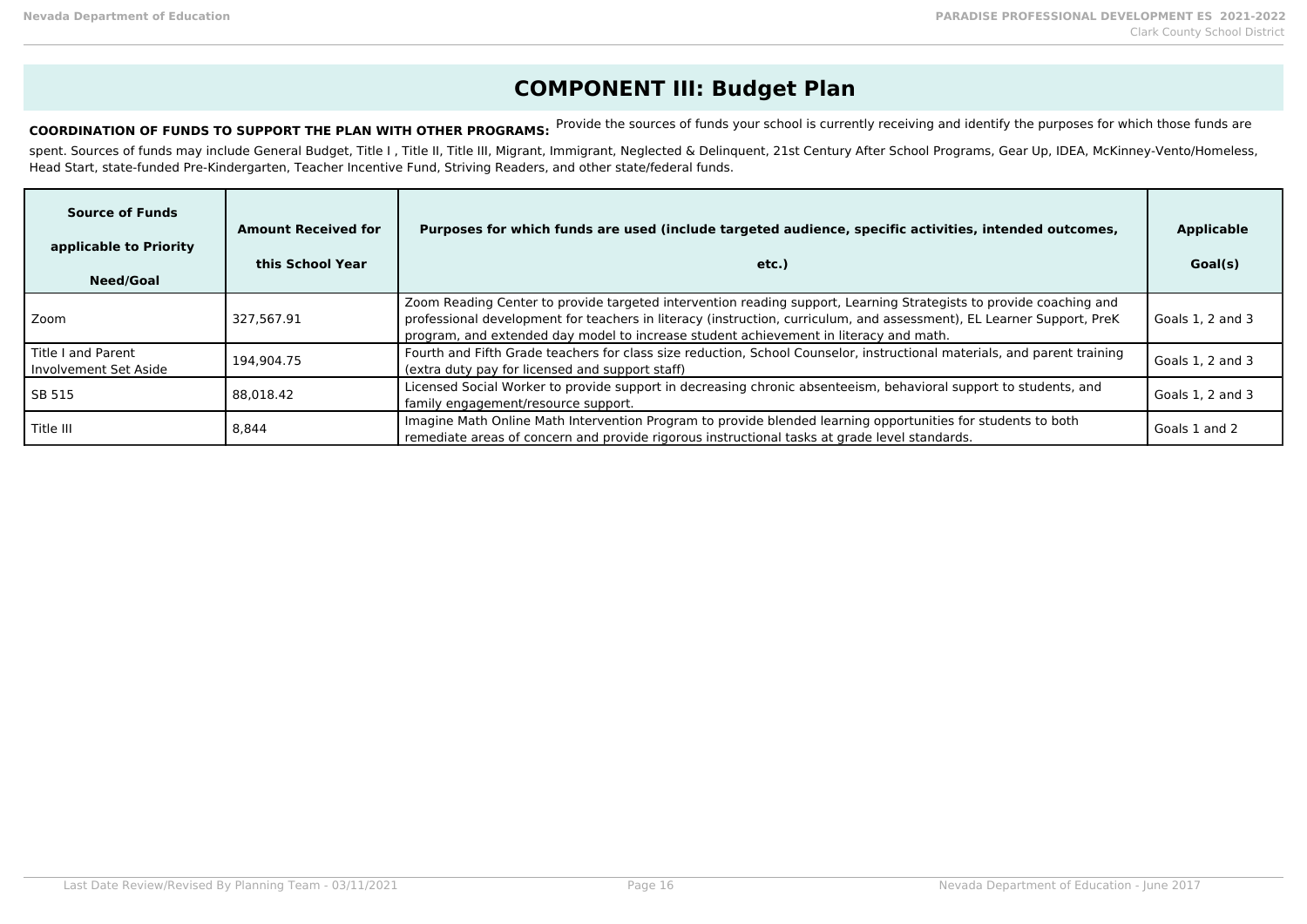# **COMPONENT IV: REQUIRED ELEMENTS FOR TITLE I SCHOOLS:**

# Title I Schools operating a Schoolwide Program must complete Items 1 through 5 on this page.

# **1. Describe the school's strategies to attract effective, highly-qualified teachers to your school.**

Staff members for the 2021-2022 school year will be interviewed by a panel consisting of administration, instructional coaches, and grade level teachers as applicable. Artifacts will be reviewed during the teacher interview process (resume, NV teaching license, HQT certificate, letters of reference, university transcripts, principal interviews) and other artifacts as they were available through Taleo, CCSD's online database of new hires.

## **2. Describe the school's strategies to increase family engagement in accordance with Section 1116 of ESSA (see resource link), such as family literacy services and the provision to parents on how the school will share academic information in a language they understand.**

During the 2021-2022 school year, Paradise PDS will provide a variety of academic and social family engagement opportunities both virtually and in-person. Family engagement opportunities include: MAP Data Family Report Night (Fall), Halloween Festival/Fall Literacy Night, Family Winter Celebration, Family Literacy Night, Family Math and Science Night, Winter Concert, Spring Concert, MAP Data Family Report Review Night (Winter) Leadership Day, and Parents and Pastries. Parents are able to access the Infinite Campus Parent Portal for information about student grades and attendance. Paradise PDS will continue to partner with Spread the Word Nevada to open each monthly family night (virtually and in person) by providing a monthly Story and Snack time where Paradise families can come for a family literacy period. In addition, Paradise will continue to partner with the UNLV College of Education to provide family engagement opportunities as well as to strengthen families' understanding of grade level curriculums and ways to support learning in the home. Written school communication is sent home in both English and Spanish. All licensed staff members maintain a Class Dojo account where they can communicate via text directly with families. While on campus, family members can access staff members who speak English, Spanish, and Tagalog. The Paradise PDS staff also actively uses Google Translate and Class Dojo to communicate with families whose native language is not English, Spanish, or Tagalog. The Pre-Kindergarten Zoom and KIDS/Autism programs provide monthly family activities for parents to come on campus and work with their child in the classroom and hear how to support learning in the home.

## **3. Describe the school's plans for transition and articulation between school programs (ie: assisting preschool children from early childhood programs such as Head Start, Even Start, or a state-run preschool program to elementary school, elementary school to middle school, and middle to high school, etc.).**

The Pre-Kindergarten Team (both special education and general education classrooms) meet with the Kindergarten team periodically to share strategies and ideas for exposing the prekindergarten students to kindergarten curriculum. Parents attend monthly parent meetings where the Pre-kindergarten staff keeps parents informed of their children's academic progress and the transition to kindergarten. Students in the KIDS Autism program "push in" to the general education setting for various parts of the instructional day as part of their IEPs through socialization periods (i.e. recess and lunch). The PreK program collaborates with the CCSD FACES Division and PBS to provide parent engagement/educational opportunities. The school administration and Kindergarten Team will host a Kindergarten Round-Up period in both the fall and spring to provide families an opportunity to visit the campus, get to know the staff, and begin early literacy assessments. The Paradise Professional Development School's guidance counselor, the School Social Worker, and the fifth grade team assist students in transitioning to middle school. The guidance counselor will schedule a series of magnet schools to come to campus (both virtually and in-person) to present as well as lead a parent night on magnet schools. The guidance counselor and fifth grade team will host an assembly by the Orr MS Counseling Department for students to learn more about the transition to middle school as well as complete student surveys for classroom placement. The school will also host a "Moving on to Middle School" Parent Night in late winter/early spring.

## **4. Identify the measures that include teachers in decisions regarding the use of academic assessments.**

Paradise PDS teachers collaborate in their grade level teams and department teams on a weekly basis to provide standards-based instruction (NVACs) to students. Based upon the Nevada Academic Content Standards, NWEA MAP data, Imagine Math data, MAP Accelerator data, and a variety of other school-based formative assessments, teachers provide intervention and remediation to students. Teachers are required to use common grade level assessments and NWEA MAP assessments as part of the school's PLC model. Teachers use their NWEA MAP Growth data to create a long-range plan for RTI Time (daily 30-minute intervention period). While the school uses a variety of school wide assessments (i.e. i-Ready, NWEA MAP, etc.), teachers are able to create their own formative assessments using ReadyGen, Envisions, and Ready curriculums as well as the ANet online assessment system and SBAC consortium resources/interim assessments. In addition, teachers use a variety of informal assessment strategies to check for understanding throughout a lesson.

# **5. Provide assurance that federal, state, and local services are coordinated and integrated into the school improvement efforts**

Paradise PDS is presently partnering with the Achievement Network to analyze our NWEA MAP assessment data and utilize standards-aligned assessments and curriculums. Student achievement data is monitored three times a year using the NWEA MAP assessment and i-Ready diagnostic assessment data. In addition, weekly formative assessment data as well as various diagnostic data is utilized to monitor student achievement as part of the school improvement process. Students who are approaching standards in reading receive additional intervention support in the Paradise Zoom Reading Center on a daily basis to ensure students are able to master grade level NVACs. The Title I plan for Paradise PDS was created in alignment with the 2021-2022 school performance plan. In addition to the School Organizational Team meetings, monthly school leadership team meetings (Lighthouse Team) are held to gain input and insight from all stakeholders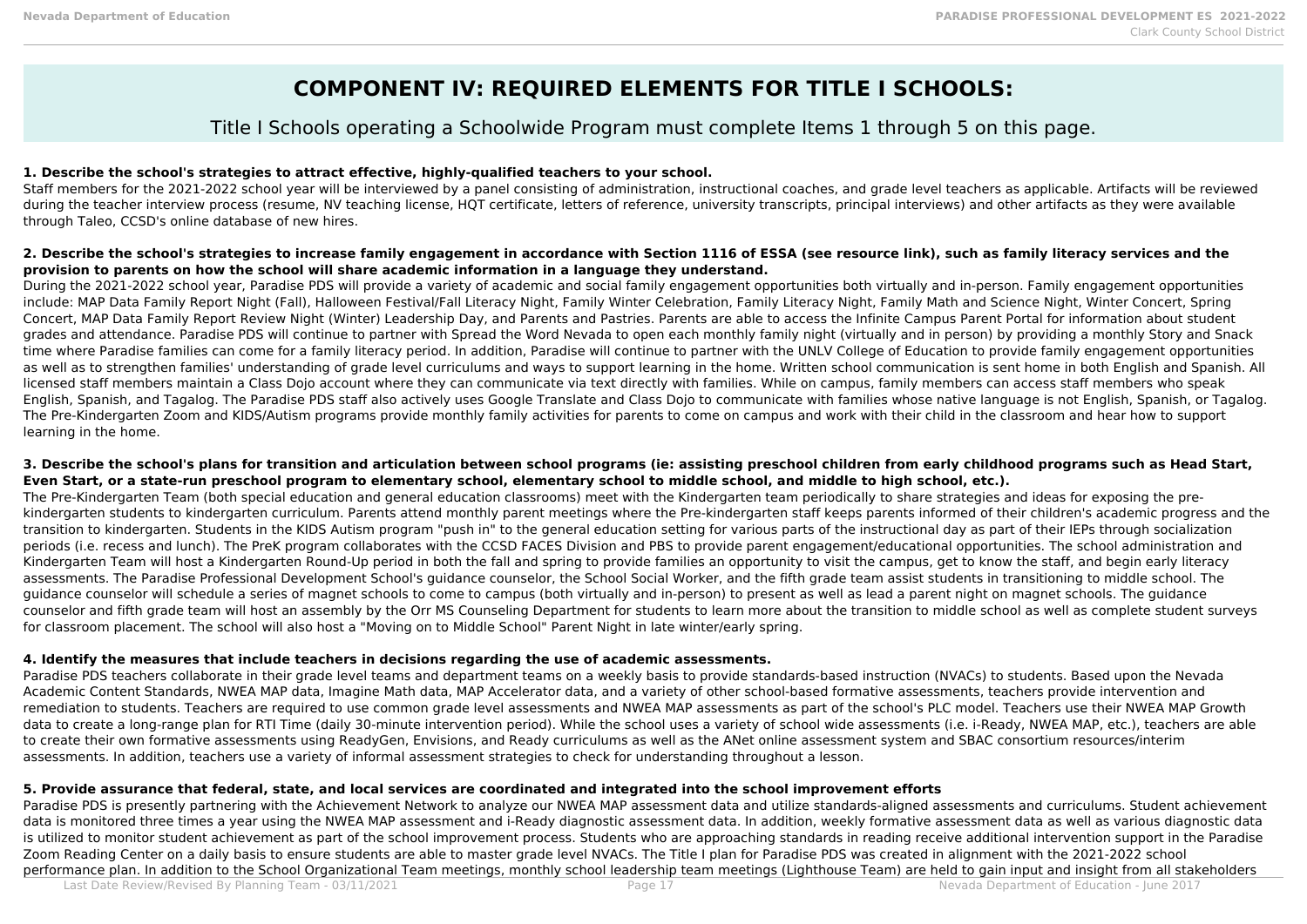in the Paradise PDS community.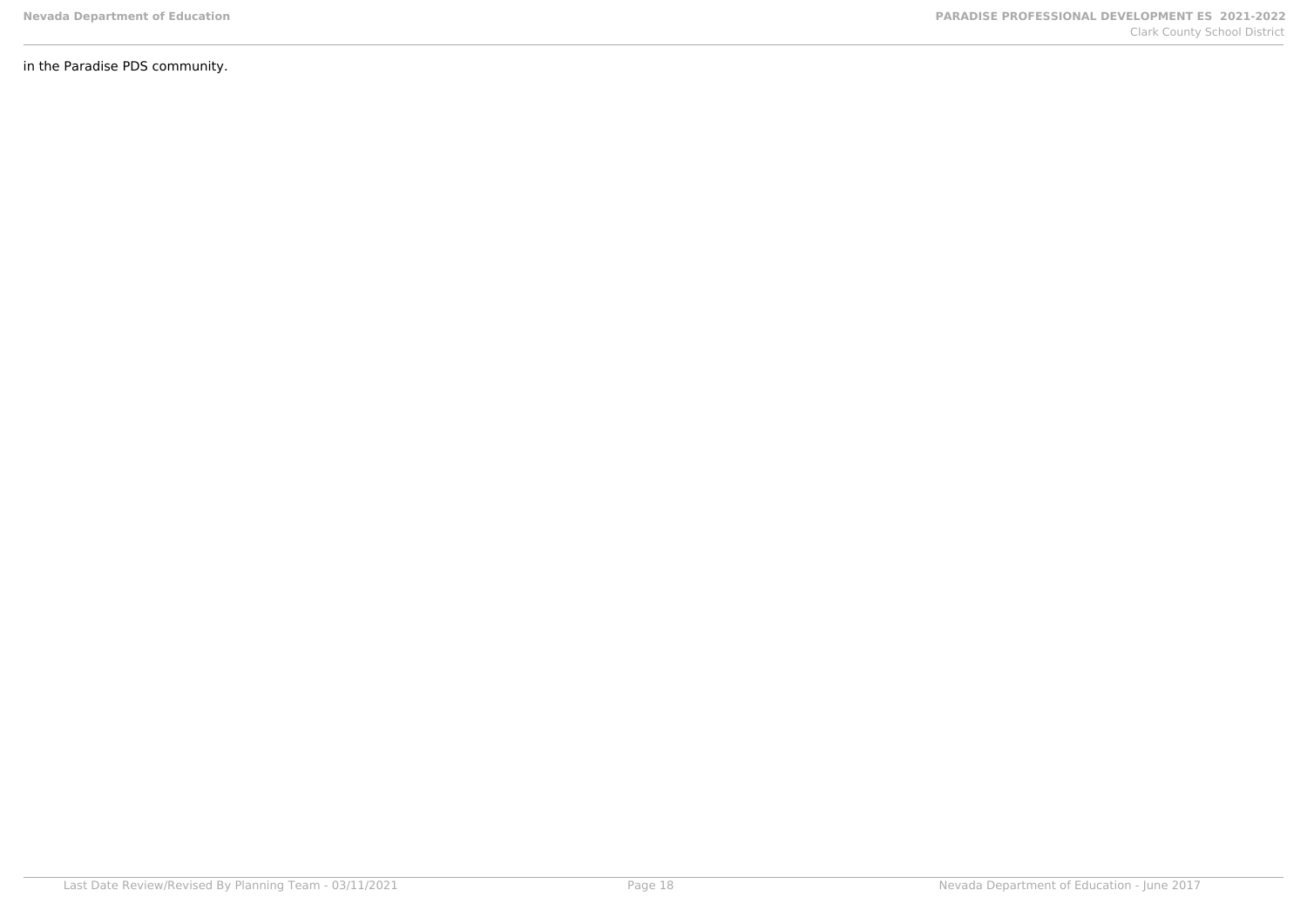# **Plan for improving the school climate**

#### **Goal:**

By May 2022, Paradise PDS will increase our Average Daily Attendance from X% to Y% as well as decrease our percentage of chronically absent students from X% to Y%.

### **Action Plan:** How will this plan improve the school climate?

By increasing our Average Daily Attendance and reducing chronic absenteeism, more students will be coming to school each day. They will have greater access to grade level standards and social emotional learning supports. Students will track their attendance on a daily basis as part of their leadership notebook. In addition, once students return to campus, students who have perfect attendance each month will be invited to attend a monthly AT-TEN-DANCE Perfect Attendance Dance party for 15 minutes. Additional monthly incentives will also be incorporated throughout the school year to recognize students who have perfect attendance each month. Students with perfect attendance for the entire semester will also be recognized at semester awards assemblies. Students will also be rewarded with a Wildcat Ticket for every day them come to school. Students can then cash in their Wildcat Tickets on a monthly basis through the Paradise Pride Shop as part of the school's PBIS model for Tier I supports. Classrooms with perfect attendance will receive four Paradise Paws for every day when every student is present. Classes can then cash in their Paradise Paws for classroom rewards/incentives.The school social worker and counselor will work with the Truancy Diversion Program (TDP) to provide Tier 2 attendance intervention support through meeting with chronically absent students on a weekly basis. Students will track their attendance, behavior, and academics and then conference with an attendance officer each week through the TDP program. In addition to the TDP supports, the School Social Worker will also implement a daily check-in system for students to review their attendance with her as well. Paradise PDS will further implement MTSS and Leader in Me strategies and supports to ensure a safe and positive learning environment for all students. In addition to on-campus incentives, the school counselor and social worker will work with the Paradise families to develop a family incentive program to support families in ensuring their children are attending school on a regular basis.

### **Monitoring Plan:** How will you track the implementation of this plan?

The PBIS team will meet twice a month to review attendance data in CCSD Data Lab and Infinite Campus. School administration will work closely with the Multi-Disciplinary Leadership Team (Counselor/Social Worker/Behavior Interventionist/School Psychologist/Teacher leaders) to review weekly attendance data to monitor students who are chronically absent.

#### **Evaluation Plan:** What data will you use to determine if the climate of the school has been improved through the implementation of this plan?

School Administration, the PBIS team, and the Multi-Disciplinary Leadership Team will monitor attendance data through the CCSD Data Lab and Infinite Campus to monitor if the percentage of chronically absent students decreases from X% to Y% as well as the increase in Average Daily Attendance from X% to Y%.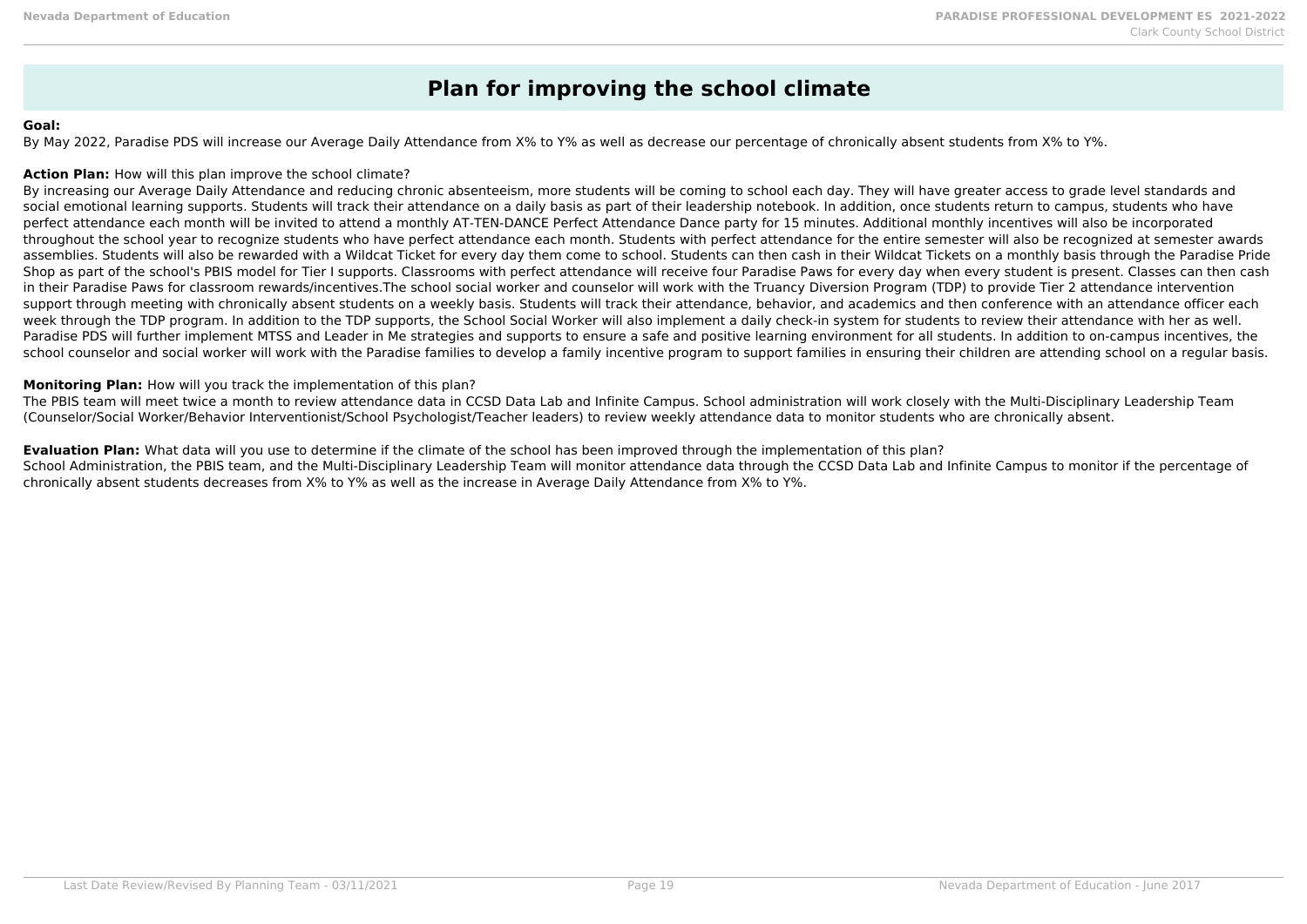# **APPENDIX A - Professional Development Plan**

### **1.1**

Instructional staff will attend site-based Professional development on the Nevada Academic Content Standards, Nevada Educator Performance Framework, Read by Grade 3 professional competencies, differentiated reading instruction (focus on Smarty Ants--Grades PreK to 2 and Achieve3000--Grades 3 to 5) and Imagine Learning blended learning intervention model, ELL reading strategies, close reading strategies, The Write Tools (close reading, informational text and narrative strategies), distance learning strategies, and data analysis of summative and formative assessments (including performance tasks as well as analysis of common grade level assessments). In addition, staff will receive professional development from the ANet coach and site administration in analyzing grade level standards, aligning student work to standards, and in determining grade level standard aligned formative and summative assessments. School administration will provide staff with professional development on data-driven instruction (i.e. the power of the question, writing exemplars, and interim assessment analysis) and grade level data meetings as part of the PLC process (focus on the See It/Name It/Do It Model).

### **Goal 1 Additional PD Action Step (Optional)**

## **2.1**

The administration, in conjunction with our Learning Strategists and RPDP/IDPL/Zoom personnel, will provide varied reading and math instructional strategies to increase high cognitive demand and application based experiences (i.e. performance tasks), student engagement, and academic discourse. The ANet coach will work with school administration to provide professional development on how to read and analyze NWEA MAP Math Growth reports and then how to provide reading/math intervention in conjunction with students' performance in alignment with the MAP Learning Continuum. The Imagine Math consultant will provide professional development on how to read and analyze Imagine Math reports and then provide instruction that is reflective of students' present levels in alignment with benchmark assessments. All teachers will attend professional development sessions provided by the Read by 3 Learning Strategist to enhance their understanding of instructional strategies that have high cognitive demand and discourse in literacy and mathematics in conjunction with the NVACs and NEPF. Specific professional development sessions will be provided to enhance staff members' understanding of Number Talks to strengthen students' understanding of number sense and math facts. All teachers will attend professional development sessions provided by the English Language Learner Success Advocate (SSA) Learning Strategists to enhance their understanding of instructional strategies that support ELL students language acquisition and literacy development in conjunction with the NVACs and NEPF. In addition, staff will receive professional development from the ANet coach and site administration in analyzing grade level standards, aligning student work to standards, and in determining grade level standard aligned formative and summative assessments. Staff will receive professional development on unwrapping standards in alignment with SBAC blueprints and Achieve the Core Major/Minor strands to lesson plan. Staff members will also attend professional development sessions on distance learning strategies to support instruction during full distance learning, hybrid, and face to face instructional model. School administration will provide staff with professional development on data-driven instruction (i.e. the power of the question, writing exemplars, and interim assessment analysis) and grade level data meetings as part of the PLC process (focus on the See It/Name It/Do It Model).

## **Goal 2 Additional PD Action Step (Optional)**

## **3.1**

Paradise PDS staff members will receive professional development on MTSS/PBIS procedures (Tier I--Schoolwide Expectations, Tier 2--Small Group support, CICO), behavioral data tracking, CHAMPS, and classroom management strategies, and replacement behavior strategies. Paradise PDS will work with the UNLV College of Education Department of Educational Psychology and Higher Education to receive professional development on individual/small group intervention strategies as well as resources on restorative justice practices.

## **Goal 3 Additional PD Action Step (Optional)**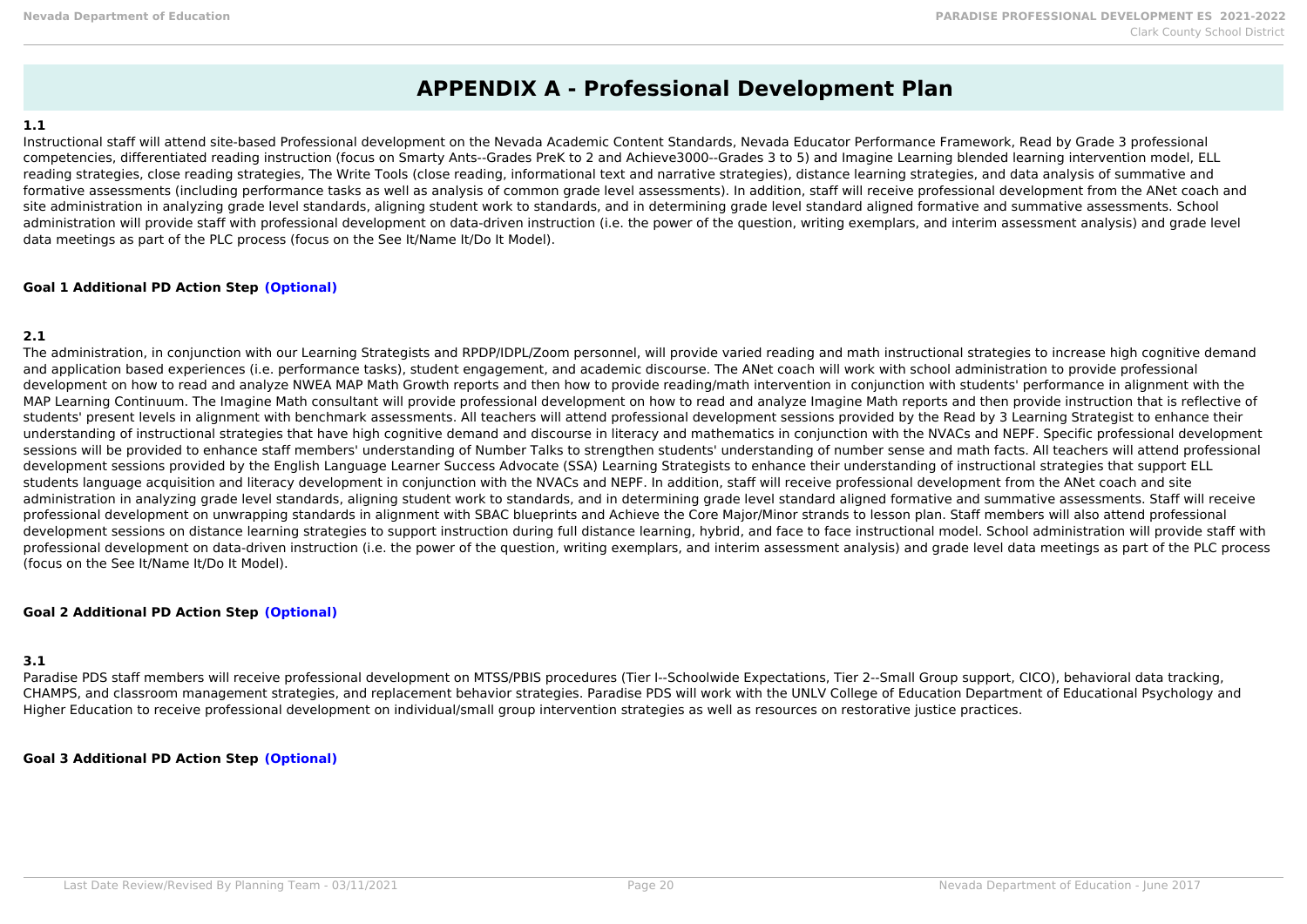# **APPENDIX B - Family Engagement Plan**

### **1.2**

Virtual and in-person Family Academic Nights will be held monthly throughout the school year to support literacy instruction within the home in addition to Title I parent meetings and parent conferences. Zoom newsletters are sent home on a monthly basis to ensure parents are aware of their children's grade level NVACs in addition to school communication that support student literacy achievement. School Social Worker (funded by SB 515) is working to decrease the amount of students with excessive absences--parents and students conference with an attendance counselor (i.e. Social Worker) on a weekly basis regarding grades and attendance through the Truancy Diversion Program. School will partner with FACES (Family and Community Engagement Services) division of CCSD to provide parenting classes to support literacy within the home. School will continue to partner with Spread the Word Nevada to provide a monthly after-school Snacktime with Books (virtual and in-person) to promote literacy in the home. Finally, School will continue to partner with the UNLV College of Education Zeiter Literacy Center to provide family engagement opportunities designed to familiarize families with grade level curriculums and strategies for supporting students' learning inside the home. School will provide training/resources to support families in building knowledge/skills at home and establishing effective habits for developing young leaders through The Leader in Me program. Instructional staff will provide parents/guardians with evidence of students' academic mastery of foundation skills with suggestions/resources for practice at home through progress report communication and classroom newsletters/parent communication formats.

### **Goal 1 Additional Family Engagement Action Step (Optional)**

## **2.2**

Virtual and in-person Family Academic Nights will be held monthly throughout the school year to support literacy instruction within the home in addition to Title I parent meetings and parent conferences. Zoom newsletters are sent home on a monthly basis to ensure parents are aware of their children's grade level NVACs in addition to school communication that support student literacy achievement. School Social Worker (funded by SB 515) is working to decrease the amount of students with excessive absences--parents and students conference with an attendance counselor (i.e. Social Worker) on a weekly basis regarding grades and attendance through the Truancy Diversion Program. School will partner with FACES (Family and Community Engagement Services) division of CCSD to provide parenting classes to support literacy within the home. School will continue to partner with Spread the Word Nevada to provide a monthly after-school Snacktime with Books (virtual and in-person) to promote literacy in the home. Finally, School will continue to partner with the UNLV College of Education Zeiter Literacy Center to provide family engagement opportunities designed to familiarize families with grade level curriculums and strategies for supporting students' learning inside the home. School will provide training/resources to support families in building knowledge/skills at home and establishing effective habits for developing young leaders through The Leader in Me program. Instructional staff will provide parents/guardians with evidence of students' academic mastery of foundation skills with suggestions/resources for practice at home through progress report communication and classroom newsletters/parent communication formats.

## **Goal 2 Additional Family Engagement Action Step (Optional)**

## **3.2**

Paradise PDS Admin and behavioral support team (Behavior Strategist, School Counselor, and Social Worker) will provide strategies and supports/tips for families during monthly family engagement activities. Content will include: Bullying/Cyber-bullying supports, self-managing behaviors, Leader in Me Family Curriculum, etc. In addition, Counselor and Social Worker will work with families to discuss self-harm concerns and aggressive behavior supports. The counselor and social worker will provide students and families with strategies and resources to support family engagement and academic success both at home and in the classroom.

**Goal 3 Additional Family Engagement Action Step (Optional)**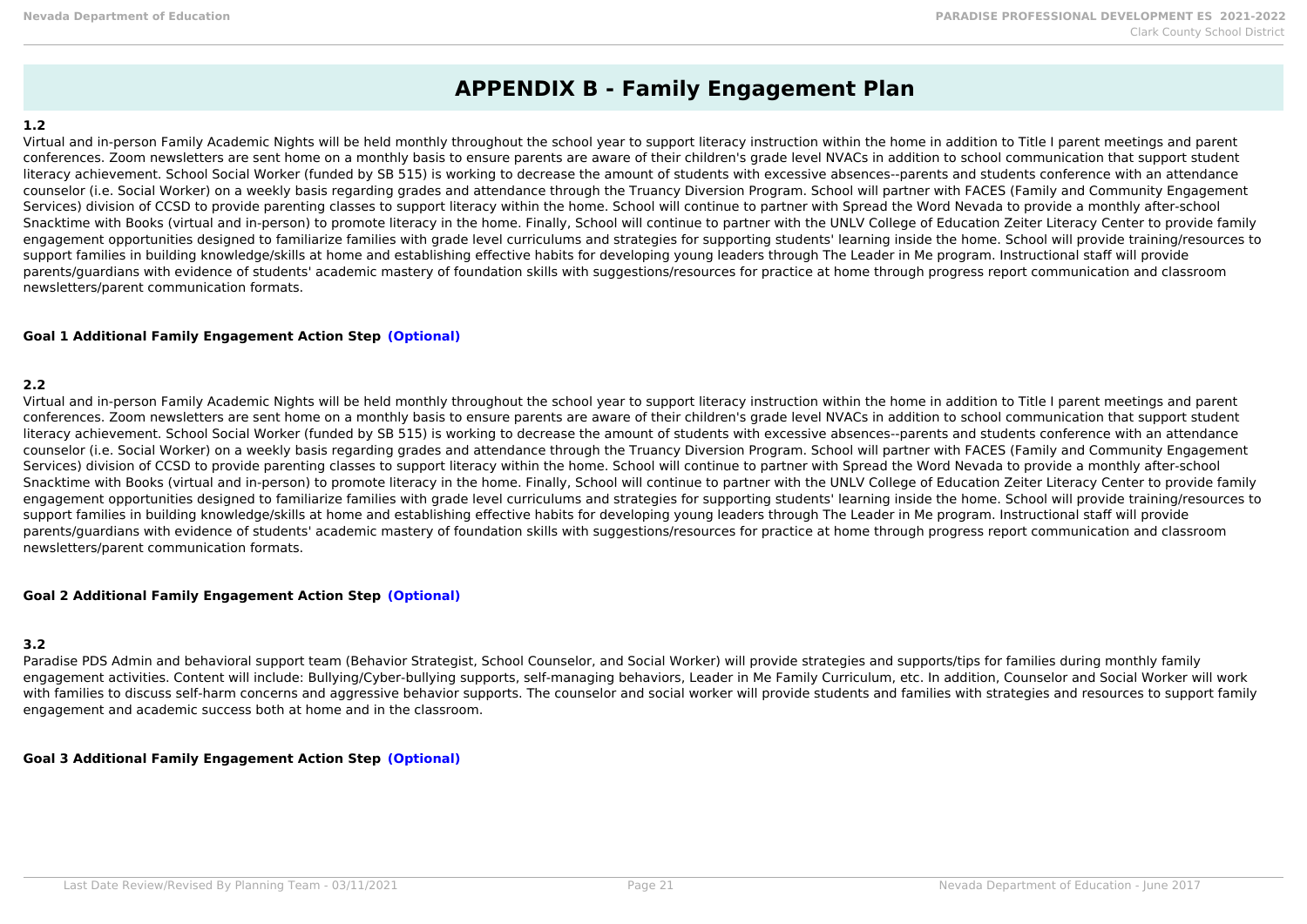# **APPENDIX C - Monitoring/Evaluation**

# **Priority Need/Goal 1**

## **Priority Need/Goal 1:**

All students will increase proficiency in English Language Arts from X% to Y% by 2022 as measured by state summative assessments (SBAC).

### **Measurable Objective(s):**

Increase the percentage of 3rd grade ELs who are on or above grade level in reading from X% to Y%, and 3-5 EL students from X% to Y% as measured by SBAC summative assessments (May 2022).

- Increase the percent of ELs meeting AGP from X% to Y% and the percent of ELs proficient in reading from X% to Y% by May 2022 as measured by ELPA.
- Increase the percentage of K-2 students from X% to Y% who are at or above the 60th percentile in reading by May 2022 as measured by the NWEA MAP Assessment.
- Increase the percentage of 3-5 students from X% to Y% who are at or above the 60th percentile in reading by May 2022 as measured by the NWEA MAP Assessment.
- Zoom Measurable Objectives: A. Pre-K (district specific) 1. By the end of the program period, 90% of Pre-K students attending for four or more months will meet, or exceed, the objectives for language and literacy development by age range, as measured by TSG, 2. By the end of the program period, 90% of Pre-K students attending for four or more months will score 80, or above, on the Brigance. B. Reading Center (district specific) 1. The percent of Grades 1-5 students attending the ZRC for four or more months and meeting WIDA AGP will exceed the percent of students meeting WIDA AGP not attending the ZRC. 2. The percent of Grades 1-5 students attending the ZRC for four or more months and meeting Measures of Academic Progress (MAP) Projected Growth will exceed the percent of students meeting MAP Projected Growth not attending the ZRC. C. Extended Day (school specific) 1. Increase the percentage of students proficient in English Language Arts (ELA) from X% to Y%, and in math from X% to Y% by May 2022, as measured by state summative assessments (SBAC). 2. Increase the percent of ELLs meeting WIDA AGP from X% to Y% by May 2022, as measured by WIDA AGP. D. Recruitment (school specific) 1. Increase the percent of teachers who received a recruitment and retention bonus and were retained at Zoom schools from 82.5% to 90%.

| <b>Status</b> |  |
|---------------|--|
| N/A           |  |

**Comments:**

**1.1 Professional Development:**

**1.2 Family Engagement:**

**1.3 Curriculum/Instruction/Assessment:**

**1.4 Other:**

|          | <b>Mid-Year</b>                                                                                                                                                                                                                                                                                                                                                                                                                                                                                                                                                                                                                                                                                                                                                                                                                                                                                                                                                                                                                                                                                                                                                                                                                                                       | <b>End-of-Year</b> |     |
|----------|-----------------------------------------------------------------------------------------------------------------------------------------------------------------------------------------------------------------------------------------------------------------------------------------------------------------------------------------------------------------------------------------------------------------------------------------------------------------------------------------------------------------------------------------------------------------------------------------------------------------------------------------------------------------------------------------------------------------------------------------------------------------------------------------------------------------------------------------------------------------------------------------------------------------------------------------------------------------------------------------------------------------------------------------------------------------------------------------------------------------------------------------------------------------------------------------------------------------------------------------------------------------------|--------------------|-----|
| ı.i      | Instructional staff will attend site-based Professional development on the Nevada Academic Content Standards, Nevada Educator<br>Performance Framework, Read by Grade 3 professional competencies, differentiated reading instruction (focus on Smarty Ants--Grades PreK<br>to 2 and Achieve3000--Grades 3 to 5) and Imagine Learning blended learning intervention model, ELL reading strategies, close reading<br>strategies, The Write Tools (close reading, informational text and narrative strategies), distance learning strategies, and data analysis of<br>summative and formative assessments (including performance tasks as well as analysis of common grade level assessments). In addition,<br>staff will receive professional development from the ANet coach and site administration in analyzing grade level standards, aligning student<br>work to standards, and in determining grade level standard aligned formative and summative assessments. School administration will<br>provide staff with professional development on data-driven instruction (i.e. the power of the question, writing exemplars, and interim<br>assessment analysis) and grade level data meetings as part of the PLC process (focus on the See It/Name It/Do It Model). |                    | N/A |
| Progress |                                                                                                                                                                                                                                                                                                                                                                                                                                                                                                                                                                                                                                                                                                                                                                                                                                                                                                                                                                                                                                                                                                                                                                                                                                                                       |                    |     |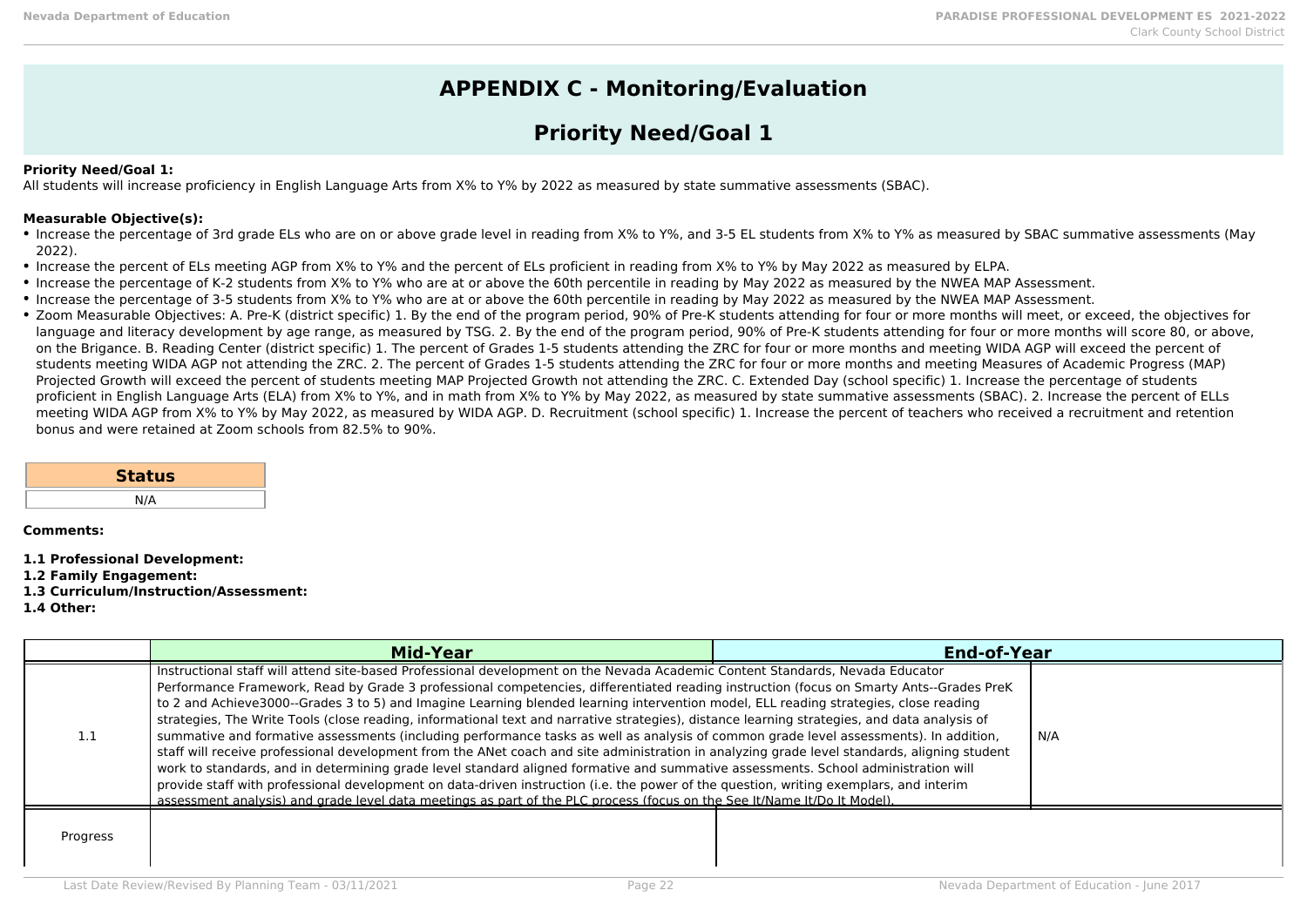| <b>Barriers</b>   |                                                                                                                                                                                                                                                                                                                                                                                                                                                                                                                                                                                                                                                                                                                                                                                                                                                                                                                                                                                                                                                                                                                                                                                                                                                                                                                                                                                                                                                                                                                                                                                                                                                                                                                                                                                                                                                                                                                                                                                                                                                                                                                                                                                                                                          |     |
|-------------------|------------------------------------------------------------------------------------------------------------------------------------------------------------------------------------------------------------------------------------------------------------------------------------------------------------------------------------------------------------------------------------------------------------------------------------------------------------------------------------------------------------------------------------------------------------------------------------------------------------------------------------------------------------------------------------------------------------------------------------------------------------------------------------------------------------------------------------------------------------------------------------------------------------------------------------------------------------------------------------------------------------------------------------------------------------------------------------------------------------------------------------------------------------------------------------------------------------------------------------------------------------------------------------------------------------------------------------------------------------------------------------------------------------------------------------------------------------------------------------------------------------------------------------------------------------------------------------------------------------------------------------------------------------------------------------------------------------------------------------------------------------------------------------------------------------------------------------------------------------------------------------------------------------------------------------------------------------------------------------------------------------------------------------------------------------------------------------------------------------------------------------------------------------------------------------------------------------------------------------------|-----|
| <b>Next Steps</b> |                                                                                                                                                                                                                                                                                                                                                                                                                                                                                                                                                                                                                                                                                                                                                                                                                                                                                                                                                                                                                                                                                                                                                                                                                                                                                                                                                                                                                                                                                                                                                                                                                                                                                                                                                                                                                                                                                                                                                                                                                                                                                                                                                                                                                                          |     |
| 1.2               | Virtual and in-person Family Academic Nights will be held monthly throughout the school year to support literacy instruction within the home<br>in addition to Title I parent meetings and parent conferences. Zoom newsletters are sent home on a monthly basis to ensure parents are<br>aware of their children's grade level NVACs in addition to school communication that support student literacy achievement. School Social<br>Worker (funded by SB 515) is working to decrease the amount of students with excessive absences--parents and students conference with<br>an attendance counselor (i.e. Social Worker) on a weekly basis regarding grades and attendance through the Truancy Diversion Program.<br>School will partner with FACES (Family and Community Engagement Services) division of CCSD to provide parenting classes to support<br>literacy within the home. School will continue to partner with Spread the Word Nevada to provide a monthly after-school Snacktime with<br>Books (virtual and in-person) to promote literacy in the home. Finally, School will continue to partner with the UNLV College of Education<br>Zeiter Literacy Center to provide family engagement opportunities designed to familiarize families with grade level curriculums and<br>strategies for supporting students' learning inside the home. School will provide training/resources to support families in building<br>knowledge/skills at home and establishing effective habits for developing young leaders through The Leader in Me program. Instructional<br>staff will provide parents/quardians with evidence of students' academic mastery of foundation skills with suggestions/resources for practice<br>at home through progress report communication and classroom newsletters/parent communication formats.                                                                                                                                                                                                                                                                                                                                                                                                   | N/A |
| Progress          |                                                                                                                                                                                                                                                                                                                                                                                                                                                                                                                                                                                                                                                                                                                                                                                                                                                                                                                                                                                                                                                                                                                                                                                                                                                                                                                                                                                                                                                                                                                                                                                                                                                                                                                                                                                                                                                                                                                                                                                                                                                                                                                                                                                                                                          |     |
| <b>Barriers</b>   |                                                                                                                                                                                                                                                                                                                                                                                                                                                                                                                                                                                                                                                                                                                                                                                                                                                                                                                                                                                                                                                                                                                                                                                                                                                                                                                                                                                                                                                                                                                                                                                                                                                                                                                                                                                                                                                                                                                                                                                                                                                                                                                                                                                                                                          |     |
| <b>Next Steps</b> |                                                                                                                                                                                                                                                                                                                                                                                                                                                                                                                                                                                                                                                                                                                                                                                                                                                                                                                                                                                                                                                                                                                                                                                                                                                                                                                                                                                                                                                                                                                                                                                                                                                                                                                                                                                                                                                                                                                                                                                                                                                                                                                                                                                                                                          |     |
| 1.3               | Teachers will consistently pre-plan, implement, and self-evaluate effective teaching and learning behaviors in all lessons with specific<br>emphasis on the following: objective/standard, student success criteria, relevancy, key vocabulary, gradual release, checking for<br>understanding, engagement and closure. Learning Strategists and licensed teachers will work with Tier 2 and 3 students. All students (below<br>grade level and on grade level) will receive small group differentiated instruction in alignment with their grade level NVACs, the NWEA MAP<br>Assessment (grades K-5), and weekly formative assessment data. Grade levels will use the PDCA structure as a schoolwide PLC model.<br>Students will utilize the Smarty Ants (Pre-K to Grade 2) and Achieve 3000 (Grades 3-5) online intervention reading program within a blended<br>learning model in the classroom. Students in grades 3-5 will utilize myOn online reading curriculum to access grade level texts using close<br>reading strategies during Tier 1 and Tier 2 small group time as well as in the Zoom Reading Center. Students with a WIDA score of 2.9 or<br>below will utilize Imagine Literacy and Language to increase language and reading proficiency. Teachers will provide targeted intervention<br>reading support based upon diagnostic assessment results to support on and below-grade level students as well as students<br>meeting/exceeding standards. Teachers will actively use SBAC interim assessments and ANet standards-aligned assessments to ensure<br>students are assessed to the rigor of the grade level standard. Teachers will also provide targeted reading and writing instruction using The<br>Write Tools curriculum to support close reading strategies and writing across the curriculum (Site Budget-TBD). The ANet coach will work<br>with school administration to lead grade level teams in long range planning of literacy curriculum units to ensure appropriate scaffolds are<br>put in place for instruction. Long range planning units will focus on standard-task alignment to ensure students are engaged in instructional<br>activities that meet the rigor of the grade level standard. | N/A |
| Progress          |                                                                                                                                                                                                                                                                                                                                                                                                                                                                                                                                                                                                                                                                                                                                                                                                                                                                                                                                                                                                                                                                                                                                                                                                                                                                                                                                                                                                                                                                                                                                                                                                                                                                                                                                                                                                                                                                                                                                                                                                                                                                                                                                                                                                                                          |     |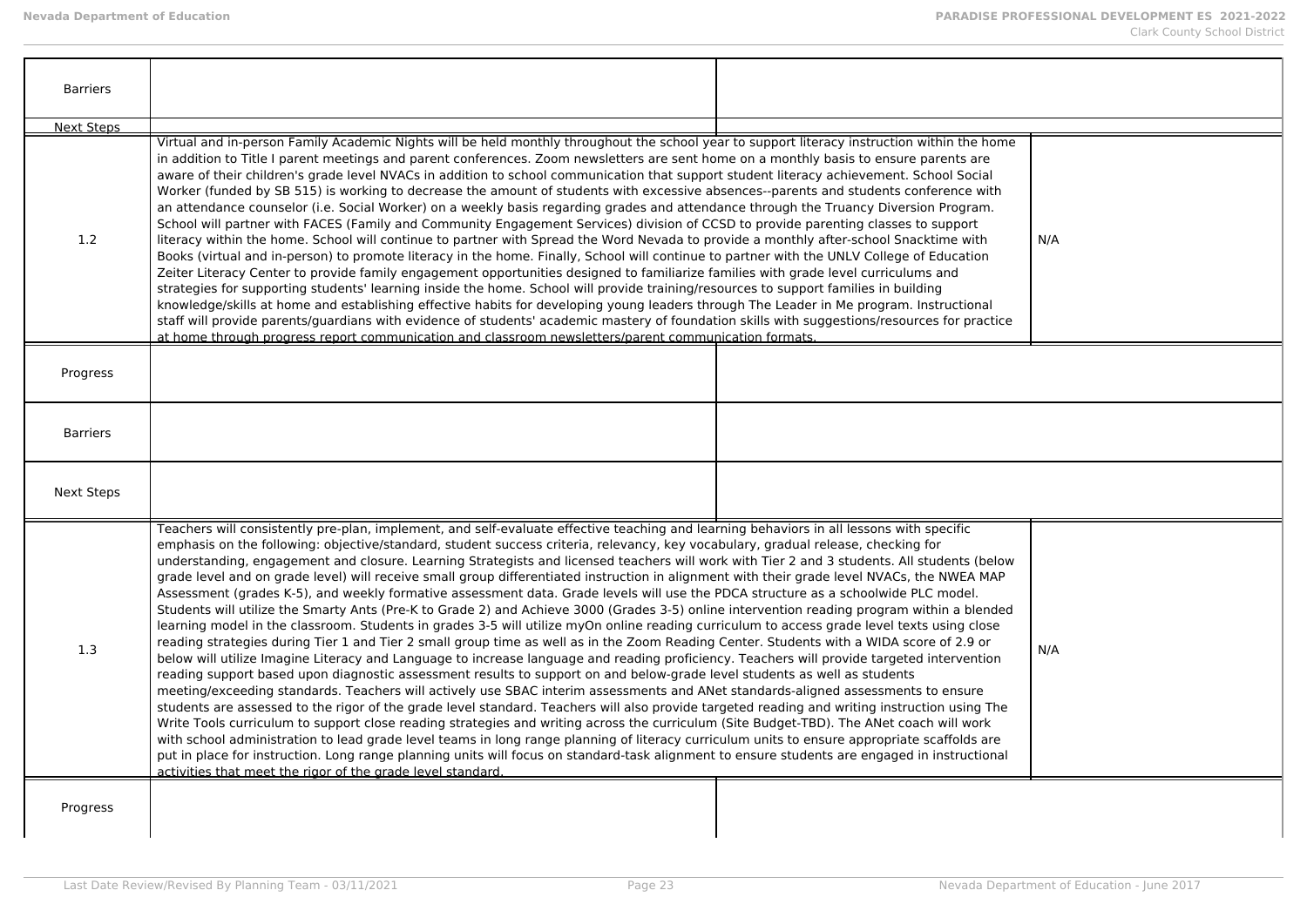| Barriers          |  |     |
|-------------------|--|-----|
| <b>Next Steps</b> |  |     |
| 1.4               |  | N/A |
| Progress          |  |     |
| Barriers          |  |     |
| <b>Next Steps</b> |  |     |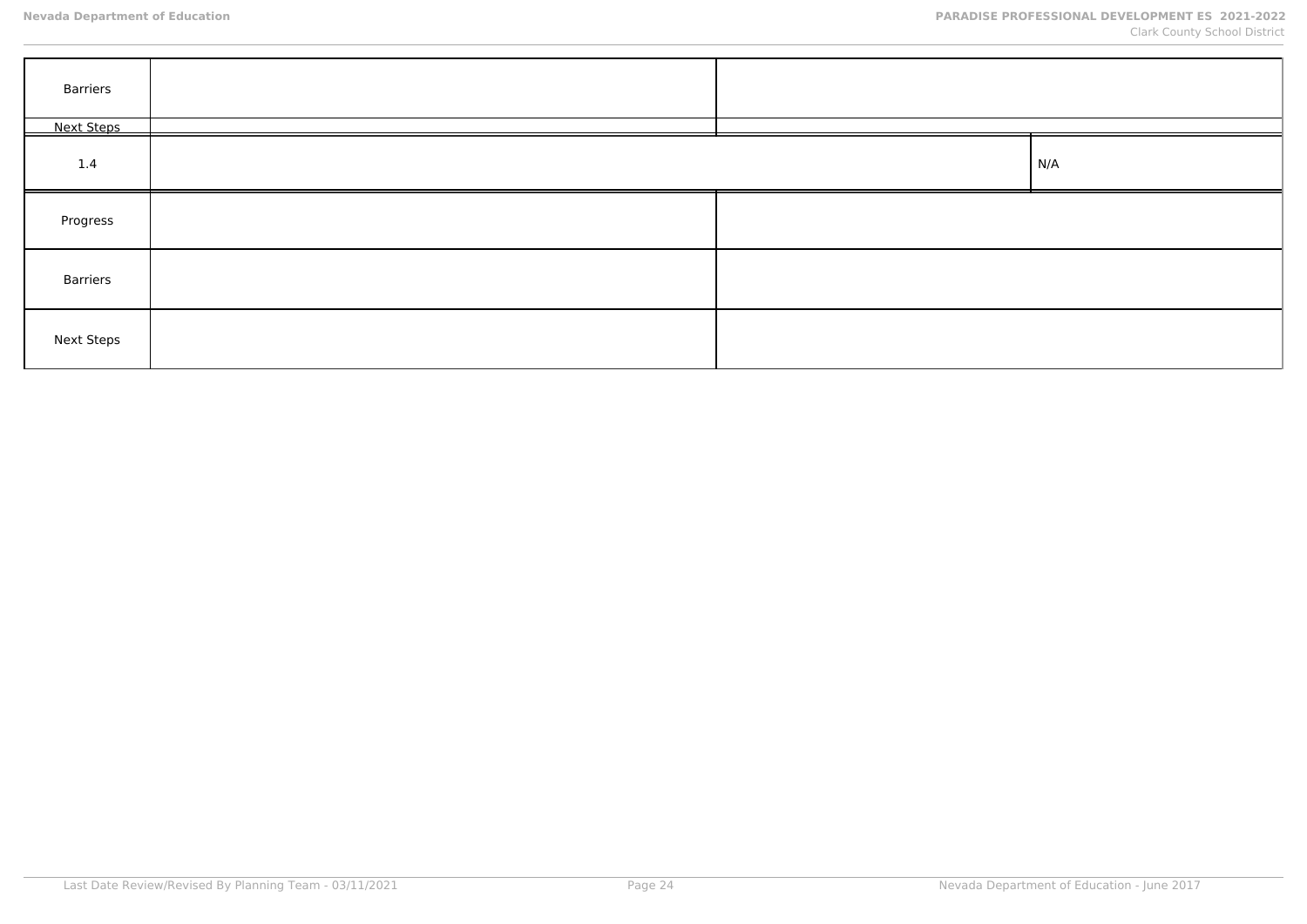# **APPENDIX C - Monitoring/Evaluation**

# **Priority Need/Goal 2**

## **Priority Need/Goal 2:**

All students will increase proficiency in math from X% to Y% by 2022 as measured by state summative assessments (SBAC).

#### **Measurable Objective(s):**

- Increase the percentage of English Learners who are proficient in math from X% to Y% by May 2022 as measured by SBAC Assessments.
- Increase the percentage of K-2 students from X% to Y% who are at or above the 60th percentile in math by May 2022 as measured by the NWEA MAP Assessment.
- Increase the percentage of 3-5 students from X% to Y% who are at or above the 60th percentile in math by May 2022 as measured by the NWEA MAP Assessment.
- Increase the percent of students in K-2 meeting or exceeding the established growth target in math from X% (winter) to 80% (spring) by [April 2022] as measured by the MAP Growth Assessment.
- Increase the percent of students in 3-5 meeting or exceeding the established growth target in math from X% (winter) to 80% (spring) by [April 2022] as measured by the MAP Growth Assessment.

| <b>Status</b> |  |
|---------------|--|
| N/A           |  |

#### **Comments:**

**2.1 Professional Development:**

- **2.2 Family Engagement:**
- **2.3 Curriculum/Instruction/Assessment:**

**2.4 Other:**

|--|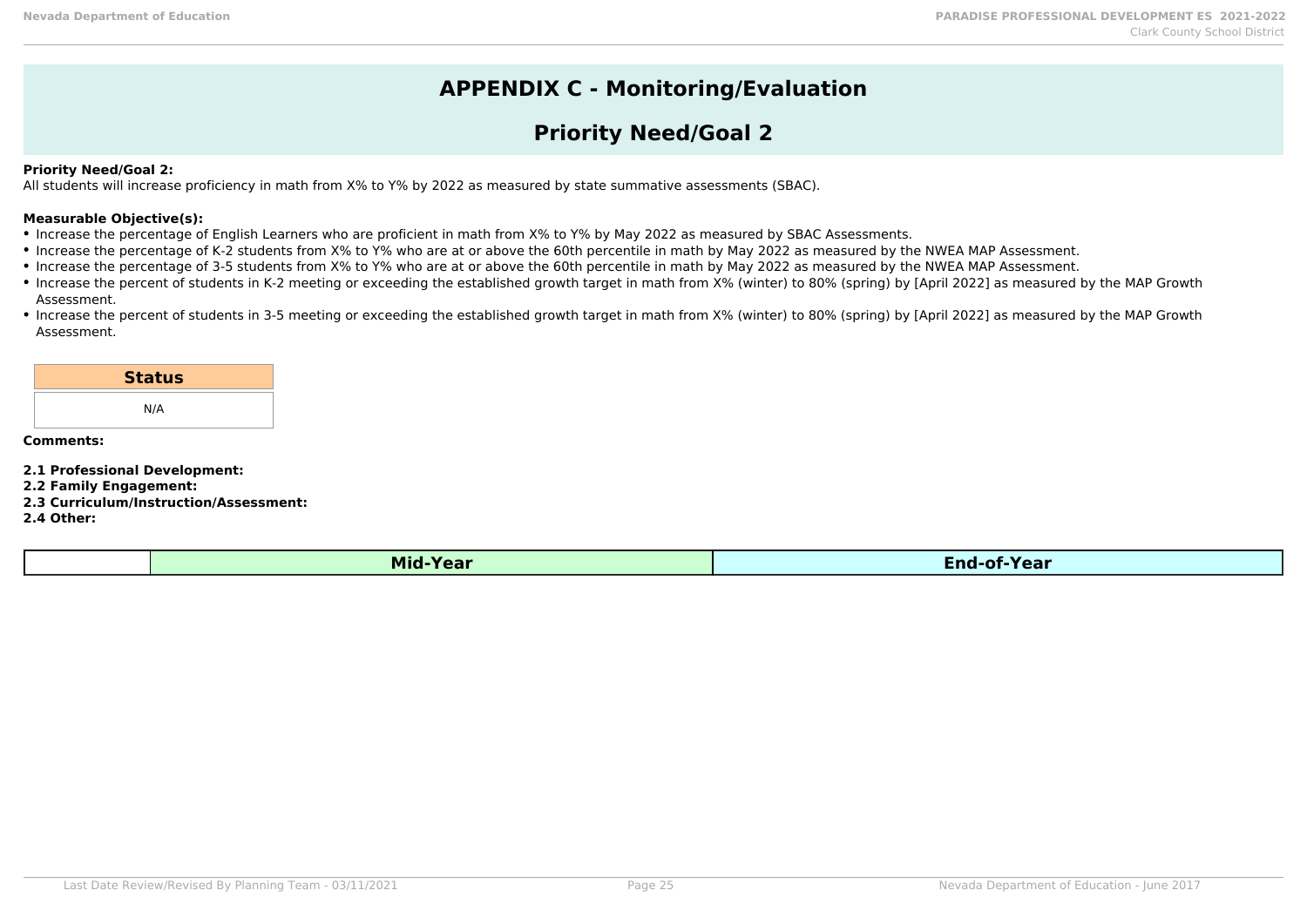| 2.1               | The administration, in conjunction with our Learning Strategists and RPDP/IDPL/Zoom personnel, will provide varied reading and math<br>instructional strategies to increase high cognitive demand and application based experiences (i.e. performance tasks), student engagement,<br>and academic discourse. The ANet coach will work with school administration to provide professional development on how to read and<br>analyze NWEA MAP Math Growth reports and then how to provide reading/math intervention in conjunction with students' performance in<br>alignment with the MAP Learning Continuum. The Imagine Math consultant will provide professional development on how to read and<br>analyze Imagine Math reports and then provide instruction that is reflective of students' present levels in alignment with benchmark<br>assessments. All teachers will attend professional development sessions provided by the Read by 3 Learning Strategist to enhance their<br>understanding of instructional strategies that have high cognitive demand and discourse in literacy and mathematics in conjunction with the<br>NVACs and NEPF. Specific professional development sessions will be provided to enhance staff members' understanding of Number Talks to<br>strengthen students' understanding of number sense and math facts. All teachers will attend professional development sessions provided by<br>the English Language Learner Success Advocate (SSA) Learning Strategists to enhance their understanding of instructional strategies that<br>support ELL students language acquisition and literacy development in conjunction with the NVACs and NEPF. In addition, staff will receive<br>professional development from the ANet coach and site administration in analyzing grade level standards, aligning student work to<br>standards, and in determining grade level standard aligned formative and summative assessments. Staff will receive professional<br>development on unwrapping standards in alignment with SBAC blueprints and Achieve the Core Major/Minor strands to lesson plan. Staff<br>members will also attend professional development sessions on distance learning strategies to support instruction during full distance<br>learning, hybrid, and face to face instructional model. School administration will provide staff with professional development on data-driven<br>instruction (i.e. the power of the question, writing exemplars, and interim assessment analysis) and grade level data meetings as part of the<br>PLC process (focus on the See It/Name It/Do It Model). | N/A |
|-------------------|-------------------------------------------------------------------------------------------------------------------------------------------------------------------------------------------------------------------------------------------------------------------------------------------------------------------------------------------------------------------------------------------------------------------------------------------------------------------------------------------------------------------------------------------------------------------------------------------------------------------------------------------------------------------------------------------------------------------------------------------------------------------------------------------------------------------------------------------------------------------------------------------------------------------------------------------------------------------------------------------------------------------------------------------------------------------------------------------------------------------------------------------------------------------------------------------------------------------------------------------------------------------------------------------------------------------------------------------------------------------------------------------------------------------------------------------------------------------------------------------------------------------------------------------------------------------------------------------------------------------------------------------------------------------------------------------------------------------------------------------------------------------------------------------------------------------------------------------------------------------------------------------------------------------------------------------------------------------------------------------------------------------------------------------------------------------------------------------------------------------------------------------------------------------------------------------------------------------------------------------------------------------------------------------------------------------------------------------------------------------------------------------------------------------------------------------------------------------------------------------------------------------------------------------------------------------------------------------------------------------------------------------|-----|
| Progress          |                                                                                                                                                                                                                                                                                                                                                                                                                                                                                                                                                                                                                                                                                                                                                                                                                                                                                                                                                                                                                                                                                                                                                                                                                                                                                                                                                                                                                                                                                                                                                                                                                                                                                                                                                                                                                                                                                                                                                                                                                                                                                                                                                                                                                                                                                                                                                                                                                                                                                                                                                                                                                                           |     |
| <b>Barriers</b>   |                                                                                                                                                                                                                                                                                                                                                                                                                                                                                                                                                                                                                                                                                                                                                                                                                                                                                                                                                                                                                                                                                                                                                                                                                                                                                                                                                                                                                                                                                                                                                                                                                                                                                                                                                                                                                                                                                                                                                                                                                                                                                                                                                                                                                                                                                                                                                                                                                                                                                                                                                                                                                                           |     |
| <b>Next Steps</b> |                                                                                                                                                                                                                                                                                                                                                                                                                                                                                                                                                                                                                                                                                                                                                                                                                                                                                                                                                                                                                                                                                                                                                                                                                                                                                                                                                                                                                                                                                                                                                                                                                                                                                                                                                                                                                                                                                                                                                                                                                                                                                                                                                                                                                                                                                                                                                                                                                                                                                                                                                                                                                                           |     |
| 2.2               | Virtual and in-person Family Academic Nights will be held monthly throughout the school year to support literacy instruction within the home<br>in addition to Title I parent meetings and parent conferences. Zoom newsletters are sent home on a monthly basis to ensure parents are<br>aware of their children's grade level NVACs in addition to school communication that support student literacy achievement. School Social<br>Worker (funded by SB 515) is working to decrease the amount of students with excessive absences--parents and students conference with<br>an attendance counselor (i.e. Social Worker) on a weekly basis regarding grades and attendance through the Truancy Diversion Program.<br>School will partner with FACES (Family and Community Engagement Services) division of CCSD to provide parenting classes to support<br>literacy within the home. School will continue to partner with Spread the Word Nevada to provide a monthly after-school Snacktime with<br>Books (virtual and in-person) to promote literacy in the home. Finally, School will continue to partner with the UNLV College of Education<br>Zeiter Literacy Center to provide family engagement opportunities designed to familiarize families with grade level curriculums and<br>strategies for supporting students' learning inside the home. School will provide training/resources to support families in building<br>knowledge/skills at home and establishing effective habits for developing young leaders through The Leader in Me program. Instructional<br>staff will provide parents/guardians with evidence of students' academic mastery of foundation skills with suggestions/resources for practice<br>at home through progress report communication and classroom newsletters/parent communication formats.                                                                                                                                                                                                                                                                                                                                                                                                                                                                                                                                                                                                                                                                                                                                                                                                    | N/A |
| Progress          |                                                                                                                                                                                                                                                                                                                                                                                                                                                                                                                                                                                                                                                                                                                                                                                                                                                                                                                                                                                                                                                                                                                                                                                                                                                                                                                                                                                                                                                                                                                                                                                                                                                                                                                                                                                                                                                                                                                                                                                                                                                                                                                                                                                                                                                                                                                                                                                                                                                                                                                                                                                                                                           |     |
| <b>Barriers</b>   |                                                                                                                                                                                                                                                                                                                                                                                                                                                                                                                                                                                                                                                                                                                                                                                                                                                                                                                                                                                                                                                                                                                                                                                                                                                                                                                                                                                                                                                                                                                                                                                                                                                                                                                                                                                                                                                                                                                                                                                                                                                                                                                                                                                                                                                                                                                                                                                                                                                                                                                                                                                                                                           |     |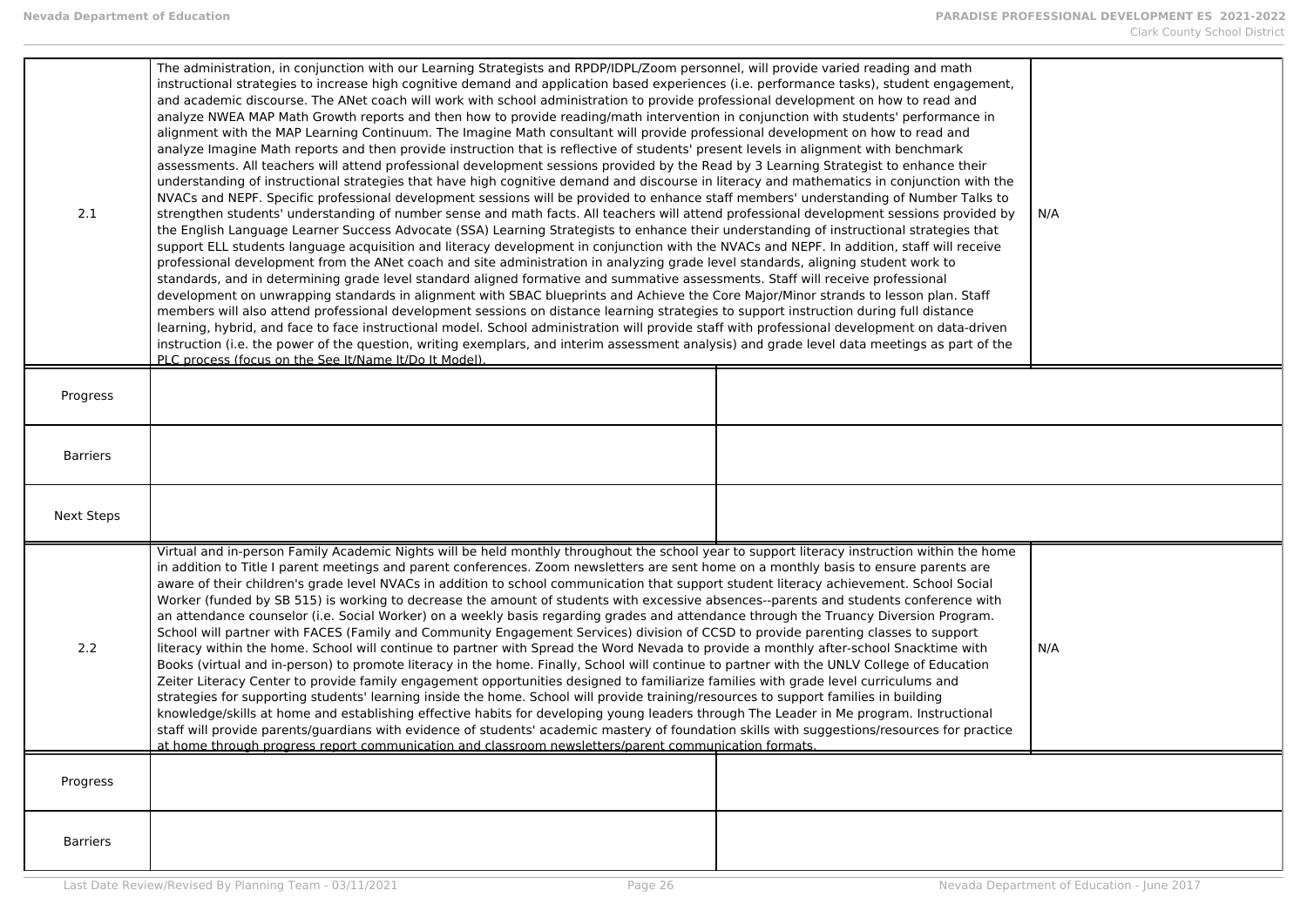| <b>Next Steps</b> |                                                                                                                                                                                                                                                                                                                                                                                                                                                                                                                                                                                                                                                                                                                                                                                                                                                                                                                                                                                                                                                                                                                                                                                                                                                                                                                                                                                                                                                                                                                                                                                                                                                                                                                                                                                                                                                                                                           |     |
|-------------------|-----------------------------------------------------------------------------------------------------------------------------------------------------------------------------------------------------------------------------------------------------------------------------------------------------------------------------------------------------------------------------------------------------------------------------------------------------------------------------------------------------------------------------------------------------------------------------------------------------------------------------------------------------------------------------------------------------------------------------------------------------------------------------------------------------------------------------------------------------------------------------------------------------------------------------------------------------------------------------------------------------------------------------------------------------------------------------------------------------------------------------------------------------------------------------------------------------------------------------------------------------------------------------------------------------------------------------------------------------------------------------------------------------------------------------------------------------------------------------------------------------------------------------------------------------------------------------------------------------------------------------------------------------------------------------------------------------------------------------------------------------------------------------------------------------------------------------------------------------------------------------------------------------------|-----|
| 2.3               | Teachers will consistently pre-plan, implement, and self-evaluate effective teaching and learning behaviors in all lessons with specific<br>emphasis on the following: objective/standard, success criteria, relevancy, key vocabulary, gradual release, checking for understanding,<br>engagement and closure. Learning strategists and licensed teachers will work with Tier 2 and 3 students. All students (below grade level and<br>on grade level) will receive small group differentiated instruction in alignment with their grade level NVACs, the NWEA MAP Assessment<br>(grades K-5), and weekly formative assessment data. Students will utilize the Imagine Math (funded by Title III) online intervention math<br>program within a blended learning model in the classroom. Students in Grades 3-5 will utilize MAP Accelerator in alignment with their<br>individual RIT score (independent learning path). Teachers will provide targeted intervention math support based upon the NWEA MAP<br>Learning Continuum to support on and below-grade level students as well as students meeting/exceeding standards. In addition, a school<br>wide plan will be developed to strengthen students' understanding of math facts and number sense. Grade levels will collaborate to provide<br>common math fact review periods to strengthen students' understanding of Number Talks. Struggling students will be invited to attend<br>math after school targeted instruction math tutoring two afternoons a week. ANet Coach and school administration will work with grade<br>level teams to long range plan math units of study. Grade level teams will analyze the grade level math NVACs and ensure appropriate<br>standard/task alignment as well as implementation of grade level common assessments. Grade Levels will utilize PDCA as a common<br>schoolwide PLC model for data meetings. | N/A |
| Progress          |                                                                                                                                                                                                                                                                                                                                                                                                                                                                                                                                                                                                                                                                                                                                                                                                                                                                                                                                                                                                                                                                                                                                                                                                                                                                                                                                                                                                                                                                                                                                                                                                                                                                                                                                                                                                                                                                                                           |     |
| <b>Barriers</b>   |                                                                                                                                                                                                                                                                                                                                                                                                                                                                                                                                                                                                                                                                                                                                                                                                                                                                                                                                                                                                                                                                                                                                                                                                                                                                                                                                                                                                                                                                                                                                                                                                                                                                                                                                                                                                                                                                                                           |     |
| <b>Next Steps</b> |                                                                                                                                                                                                                                                                                                                                                                                                                                                                                                                                                                                                                                                                                                                                                                                                                                                                                                                                                                                                                                                                                                                                                                                                                                                                                                                                                                                                                                                                                                                                                                                                                                                                                                                                                                                                                                                                                                           |     |
| 2.4               |                                                                                                                                                                                                                                                                                                                                                                                                                                                                                                                                                                                                                                                                                                                                                                                                                                                                                                                                                                                                                                                                                                                                                                                                                                                                                                                                                                                                                                                                                                                                                                                                                                                                                                                                                                                                                                                                                                           | N/A |
| Progress          |                                                                                                                                                                                                                                                                                                                                                                                                                                                                                                                                                                                                                                                                                                                                                                                                                                                                                                                                                                                                                                                                                                                                                                                                                                                                                                                                                                                                                                                                                                                                                                                                                                                                                                                                                                                                                                                                                                           |     |
| <b>Barriers</b>   |                                                                                                                                                                                                                                                                                                                                                                                                                                                                                                                                                                                                                                                                                                                                                                                                                                                                                                                                                                                                                                                                                                                                                                                                                                                                                                                                                                                                                                                                                                                                                                                                                                                                                                                                                                                                                                                                                                           |     |
| Next Steps        |                                                                                                                                                                                                                                                                                                                                                                                                                                                                                                                                                                                                                                                                                                                                                                                                                                                                                                                                                                                                                                                                                                                                                                                                                                                                                                                                                                                                                                                                                                                                                                                                                                                                                                                                                                                                                                                                                                           |     |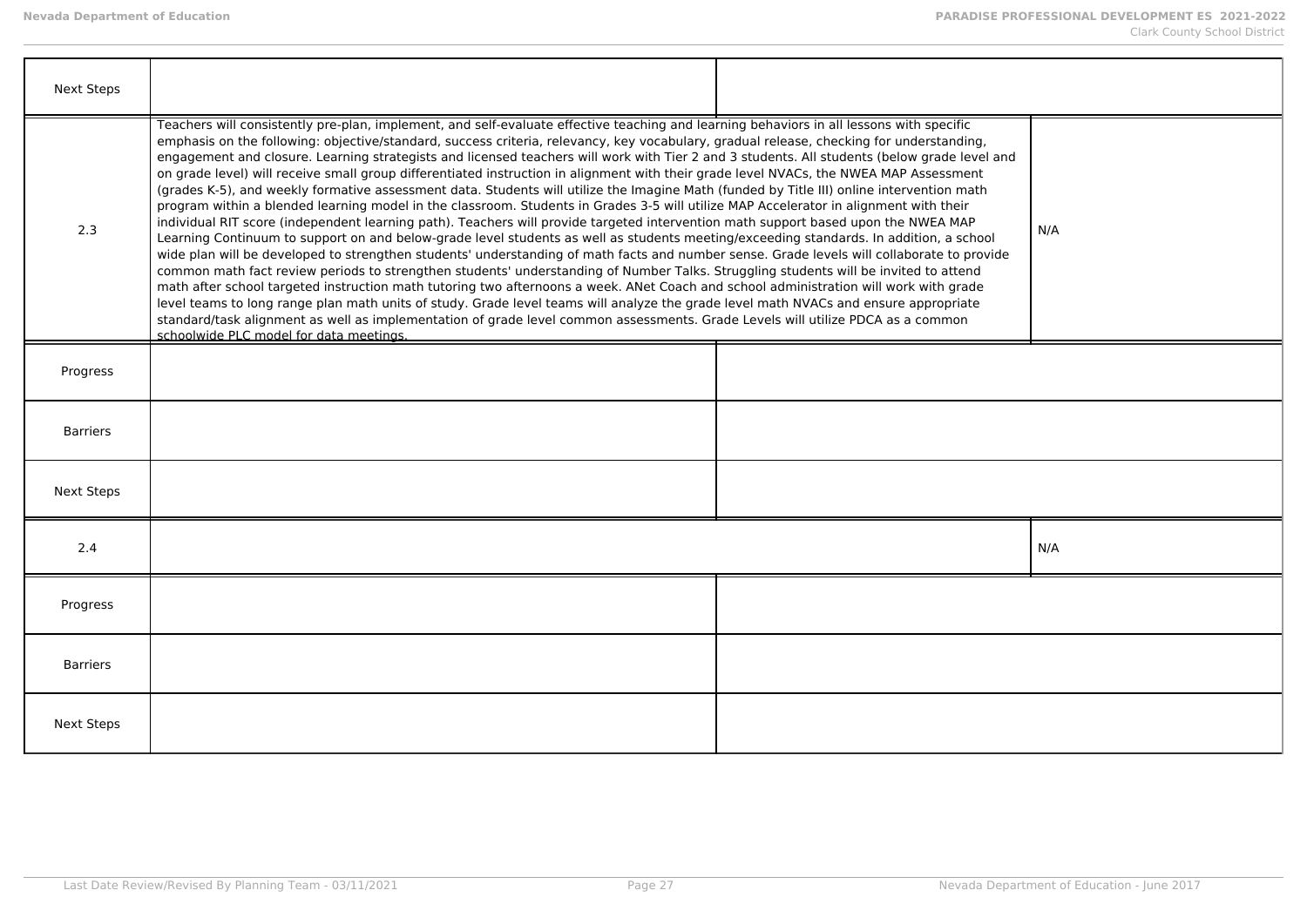# **APPENDIX C - Monitoring/Evaluation**

# **Priority Need/Goal 3**

### **Priority Need/Goal 3:**

Reduce the number of office disciplinary referrals from X to Y (20% decrease) by May 2022 as measured by Infinite Campus.

# **Measurable Objective(s):**

- Reduce the number of bullying referrals from X to Y (25% reduction) by May 2022 as measured by Infinite Campus.
- Reduce the number of aggressive (including fighting, hitting, and making threats) behavioral referrals from X to Y (20% reduction) by May 2022 as measured by Infinite Campus.

| <b>Status</b> |
|---------------|
| N/A           |

- **3.1 Professional Development:**
- **3.2 Family Engagement:**
- **3.3 Curriculum/Instruction/Assessment:**
- **3.4 Other:**

|                 | Mid-Year                                                                                                                                                                                                                                                                                                                                                                                                                                                                                                                                                                                                                                                               | <b>End-of-Year</b> |     |
|-----------------|------------------------------------------------------------------------------------------------------------------------------------------------------------------------------------------------------------------------------------------------------------------------------------------------------------------------------------------------------------------------------------------------------------------------------------------------------------------------------------------------------------------------------------------------------------------------------------------------------------------------------------------------------------------------|--------------------|-----|
| 3.1             | Paradise PDS staff members will receive professional development on MTSS/PBIS procedures (Tier I--Schoolwide Expectations, Tier 2--Small<br>Group support, CICO), behavioral data tracking, CHAMPS, and classroom management strategies, and replacement behavior strategies.<br>Paradise PDS will work with the UNLV College of Education Department of Educational Psychology and Higher Education to receive<br>professional development on individual/small group intervention strategies as well as resources on restorative justice practices.                                                                                                                   |                    | N/A |
| Progress        |                                                                                                                                                                                                                                                                                                                                                                                                                                                                                                                                                                                                                                                                        |                    |     |
| <b>Barriers</b> |                                                                                                                                                                                                                                                                                                                                                                                                                                                                                                                                                                                                                                                                        |                    |     |
| Next Steps      |                                                                                                                                                                                                                                                                                                                                                                                                                                                                                                                                                                                                                                                                        |                    |     |
| 3.2             | Paradise PDS Admin and behavioral support team (Behavior Strategist, School Counselor, and Social Worker) will provide strategies and<br>supports/tips for families during monthly family engagement activities. Content will include: Bullying/Cyber-bullying supports, self-managing<br>behaviors, Leader in Me Family Curriculum, etc. In addition, Counselor and Social Worker will work with families to discuss self-harm<br>concerns and aggressive behavior supports. The counselor and social worker will provide students and families with strategies and<br>resources to support family engagement and academic success both at home and in the classroom. |                    | N/A |
| Progress        |                                                                                                                                                                                                                                                                                                                                                                                                                                                                                                                                                                                                                                                                        |                    |     |